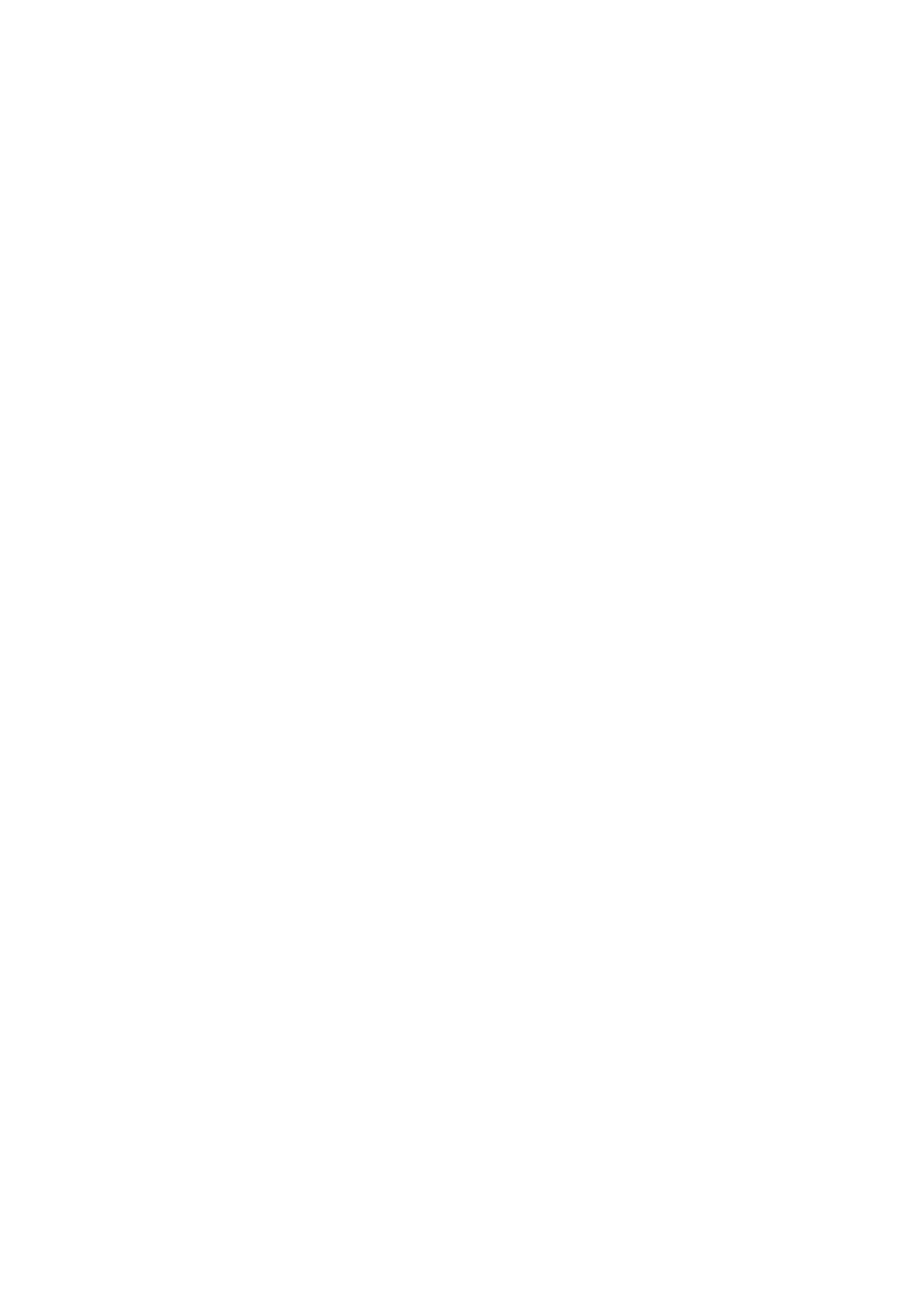# **1. Interface determinants**

Jon Dovey and Helen Kennedy made an interesting observation about the interface: they compared it to the tissue connecting the player's body with the machine (2011, p. 136). This almost biological metaphor may seem exaggerated at first, but after looking at the essence of the interface it transpires to be accurate. The interface performs a communication function (it constantly provides the player with information about what is happening in the game world) as well as a tool function (the user can use it to make interactive actions in the game) (Kubiński, 2016, p. 25). Kristine Jørgensen also perceives the interface to be an intermediary layer in the interaction between the user and the game system, although it should be mentioned that, according to the author, it does not only consists of a 2D screen overlay. According to Jørgensen, the interface includes all the elements ensuring the exchange of information between the user and the system, therefore, also the diegetic ones (although the author does not define them with such a term). The researcher considers the functionality and the effective communication between the player and the game as the most important interface features (2013, pp. 20–21). Alexander R. Galloway shares this belief, although he does not see  $UI<sup>1</sup>$  only as a layer – according to this author, interfaces "are autonomous spheres of activity. Not things, but rather processes that produce various effects". Simultaneously, he sees UI as an entity full of contradictions: on the one hand, it should be intuitive and transparent enough not to draw too much attention to itself, yet on the other, it cannot be too neutral, lest it would completely disappear and lose its intermediary status (Galloway, 2015). It is worth emphasizing that maintaining this status proves to be significant, especially from the player's point of view; satisfying gameplay may only occur if the user is aware of playing the game – performing activities whose main purpose is fun. A complete disappearance of the interface could therefore deprive the user of the joy of the game (Jørgensen**,**  2013, p. 35). However, Piotr Kubiński also notes that the operation of the interface can be highly emersive, because it brings out the "intermediated nature of the digital reality stimulated by the game" (2016, p. 26).

1 An abbreviation of "*user interface*".

................................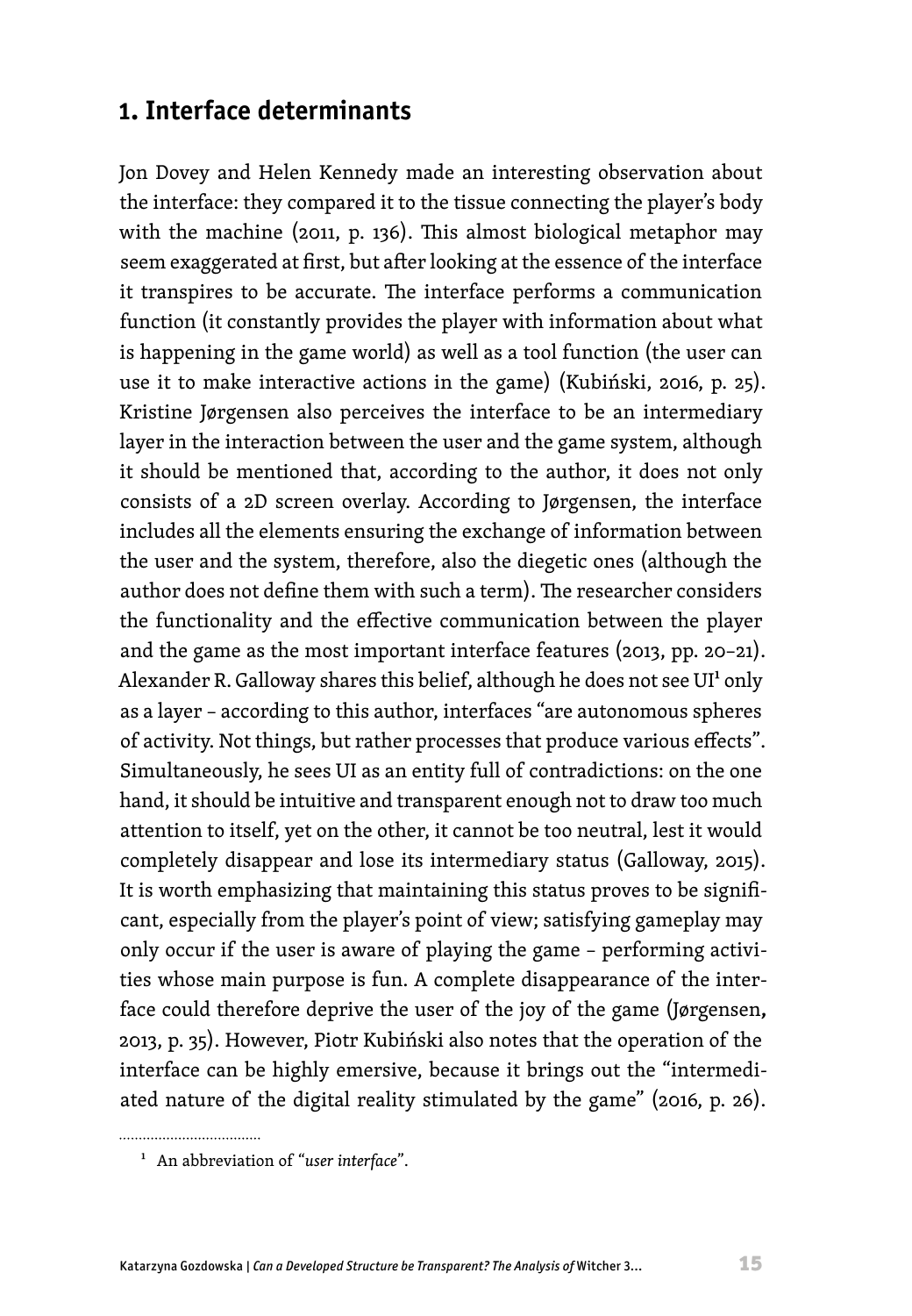Dovey and Kennedy noticed, however, that it does not always have to be this way – a properly designed interface that the player can use fluently makes the boundary between the game and reality blurred:

As the player becomes more and more fluent in using the interface and understanding the limitations of the code, he begins to "feel" the game, and controlling its world as separate from the player himself is suspended. Attention is so intense that it suggests that the boundary between the player and machine is disappearing – a situation best represented by cybernetic feedback (Dovey, Kennedy, 2011, pp. 12–13).

Moreover, a skilful use of UI has a significant impact on the player's immersion, as it allows him to feel like an avatar owner (2011, p. 147). According to Erik Fagerholt and Magnus Lorentzon, the interface in extended games should also be extended to allow the player to smoothly obtain all necessary information in order to make the best decisions during the game. The researchers have noted, however, that developers of story-focused games tend to limit the traditional overlay interface that could distort the feeling of "being in the game" in favour of placing information in the diegetic space (2014, pp. 58–59).

These observations provoked me to consider the status of the interface in The *Witcher 3: Wild Hunt* (hereinafter: W3) and its transparency. W3 is an extensive cRPG game in which the flow of large amounts of information between the player and the program is extremely important while maintaining the strongest possible impression of immersion. The player expects from games of this genre the best possible connection with the ingame characters. Hence arises an important question about the player's immersion, which is affected by UI, as well as whether the literary prototype plays a big role in the design of the structure and the perception of the interface. Opposing the mechanics and the plot could make my analysis incomplete, as Piotr Sterczewski writes:

A textual analysis alone does not provide the tools to examine persuasive measures resulting from game mechanics, while only analysing the mechanics and actions of the player would omit the whole wider discursive context in which they operate (2012, p. 214).

However, before I discuss the W3 interface, I will pause to consider the very phenomenon of immersion, which, as Gordon Calleja noticed, was often inconsistently defined by *game studies* representatives, and too often used interchangeably with the term "*presence*" (2011, pp. 22–23). According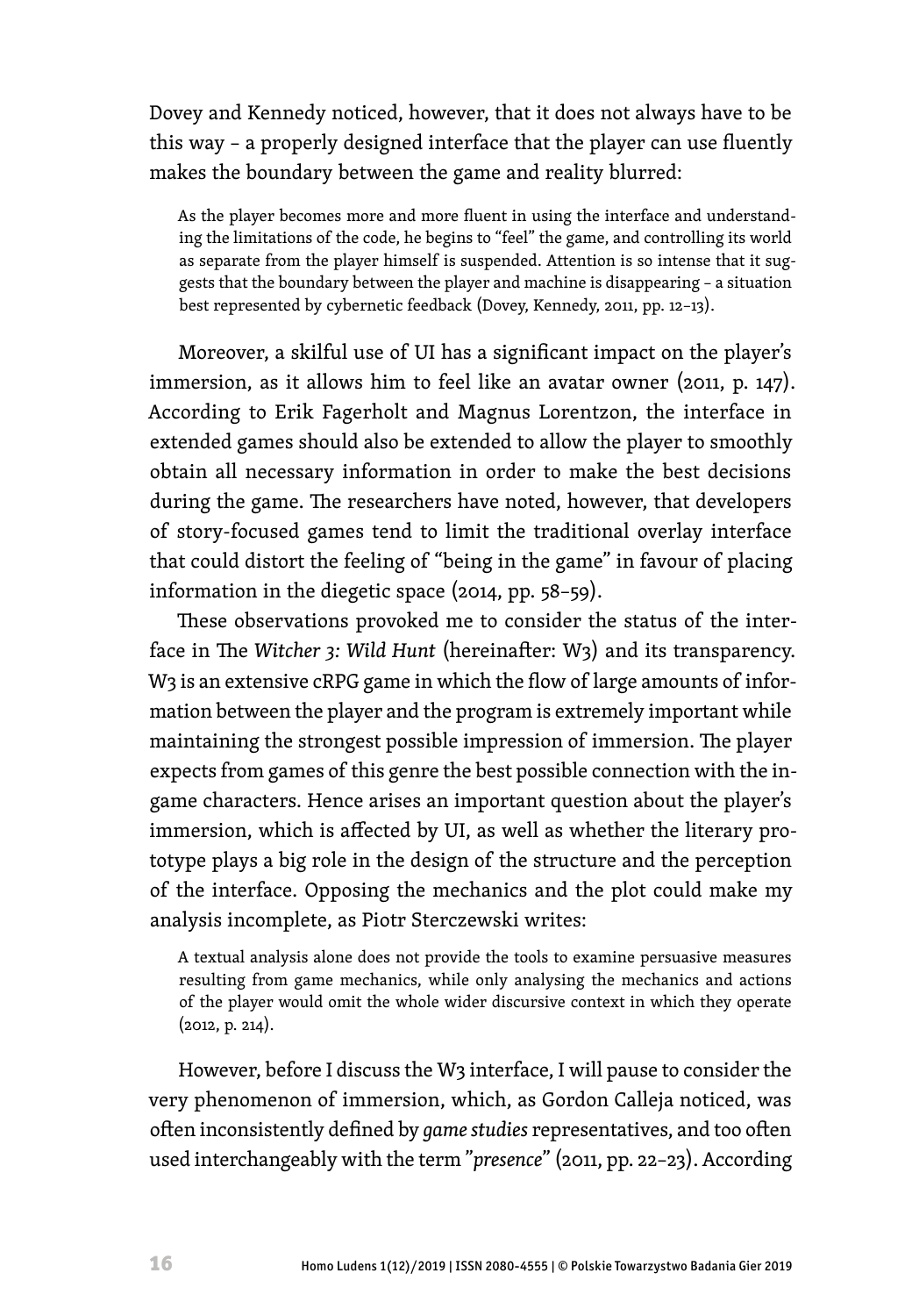to the researcher, one should abandon the voluminous and indefinite term "immersion" in favour of "incorporation" (2011, p. 169). This multidimensional phenomenon consists of several forms of involvement (*kinesthetic*, *spatial*, *shared*, *narrative*, *affective* and *ludicinvolvement*), the most important of which are the kinesthetic involvement (it is associated with mastering the game, for example, learning the button sequences) and the spatial one (which results from the possibility of exploration and navigating through a virtual environment with the hero). Thanks to the impact of the forms of involvement, the player becomes internalized into the game (2011, pp. 43–44, 170–171). Calleja emphasizes that an important feature of the incorporation is its mutual influence – the player recognizes the game environment as his own, begins to feel almost native, and it absorbs him as an almost inseparable part (2011, p. 169).

I agree with Kubiński, who believes the concept of immersion has taken root in the research tradition too much to be replaced by the term 'incorporation' (2016, p. 49). However, I do not want to completely abandon the research done on the latter phenomenon, as I believe that it may enrich my analysis.

When I write about immersion, however, I will mean the term which has been explained by Kubiński in the following way:

Immersion – the impression of non-mediated participation, direct presence in a computer-generated digital space, resulting, among others, from involvement caused by various factors. The user is absorbed not only by the action presented on the screen (perceived sensually, mainly by sight and hearing), but also by his actions and participation in the game world. The player's activity is crucial here – not only the intellectual one (at the level of interpretation), but also physical, related to the actual impact on the digital world and the actual impact on the course of events. These factors cause the subject to experience immersion temporarily, to a certain extent, to forget about the physical reality surrounding him, undergo the illusion of the non-mediated participation – his senses and intellect are focusing on the digital reality. […] In its fullest (purely hypothetical) form, this experience would completely absorb our senses and intellect with the impression of full participation in another, digital reality. Simultaneously, limiting the reference of the term "immersion" to "computer-generated space", I emphasize the fact it belongs to digital environments (pp. 51–52).

The researcher emphasizes that the attempt to make this impression determines the final design of the game – developers strive to achieve such an effect among their recipients (Kubiński, p. 53). It is also worth noting that immersion does not have to be associated with realistic, high-quality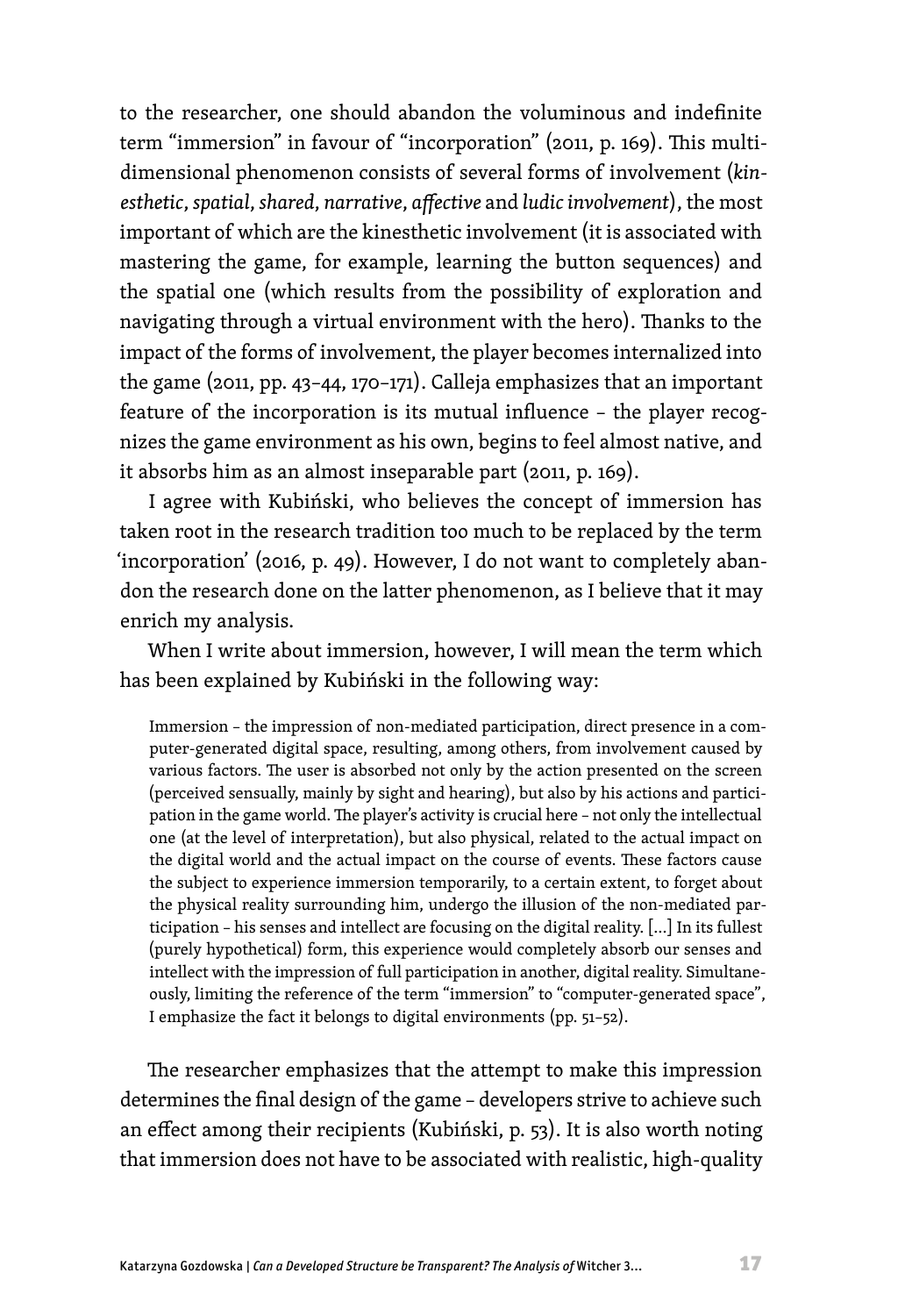graphics. Although the game world does not have to reflect reality as faithfully as possible, it should be consistent. For the impression of immersion to occur at all, the player must accept the production convention (Filiciak, 2006, pp. 62–63).

 Kubiński contrasts immersion with the term "emersion", which he describes as "emerging" from virtual reality. This effect is often used by game developers on purpose – it can be an artistic procedure or introduce additional meaning or quality (2016, pp. 70, 148–150).

## **2. The interface of** *The Witcher 3: Wild Hunt*

The interface of W3 is informative and utilitarian. It shows the player the character's level of vitality, endurance (energy) and toxicity, as well as the number of adrenaline points and experience (information function). The utilitarian aspect of the interface is manifested in the fact that the user can decide which potions, firecrackers or spells his character will use at any given time.

Kubiński claims, "because of its communicative nature, the interface's most important function is its information function" (2016, p. 165). Through it, the player learns about the condition of his hero, he also discovers the world in which he operates. The interface is so universal in many games that it has developed its own symbol system that producers of various genres use (2016, p. 25). In addition, the colours are characteristic, although they "do not have the autonomous power to give meanings, however, very often evoke repetitive meanings" – e.g. the red bar in most games symbolises the hero's life (2016, pp. 178–179).

This pattern was also repeated in W3. The game draws from previous instalments of the series, in which the intense green bar suggested toxicity, while the yellow one – energy (endurance). Therefore, the users who played the previous versions of the game find the interface even more intuitive, because during its creation the conventional colour meanings were used. The icons that appear next to the bars also increase the clarity of the interface. The witcher's Sign is next to the yellow colour, so the user can guess that he should control the level of this field in order to use the spells characteristic of the protagonist's profession. The toxicity strip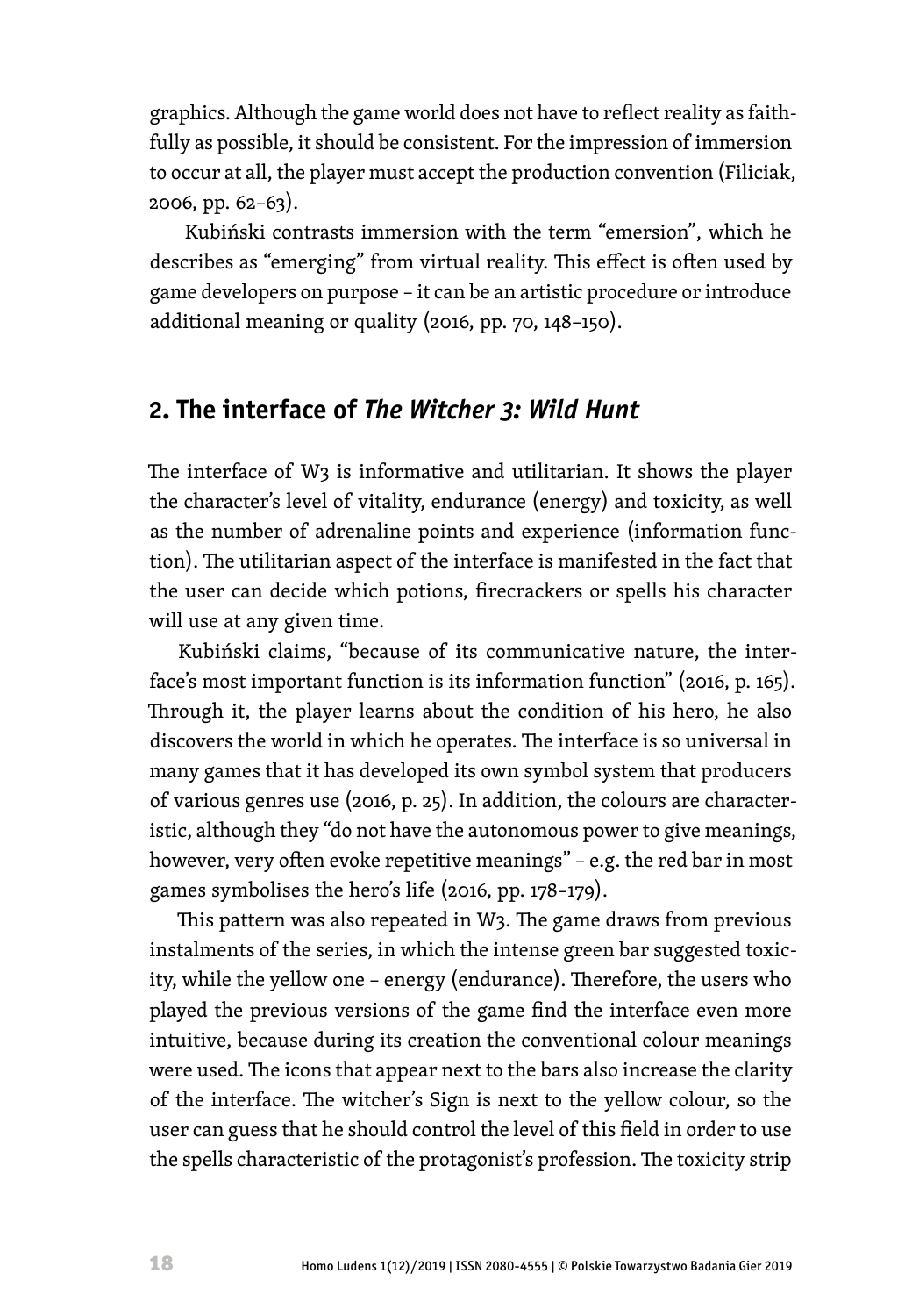is marked with a skull – the death symbol. It informs the player that if this area is completely filled with green, the game may end in the hero's death (it does not have to, because as the hero develops, the user has the opportunity to buy abilities preventing the witcher's death even after consuming a large amount of potions).

A recognizable code is important to maintain immersion – as the player can quickly absorb the information provided by the system, there is no time to think about the way it is presented. The message is received intuitively, thus the interface itself becomes more transparent. Attention is focused on information, not on the tool that provides it (Jørgensen**,** 2013, pp. 36–37). The transparency of the interface helps build the impression of nonmediation, which is crucial for the phenomenon of immersion to occur (Kubiński, 2016, p. 59).

Usually, the UI components are not excessively absorbing:

the elements take up little space on the screen, are partially transparent, and the colours are not bright (the red of both the health bar and the button responsible for the interaction is toned down, pale) – all these factors prevent the interface from distracting the player from the presented world (Kubiński, p. 218).

Indeed, such a regularity can be seen in W3. The 2D interface is characterised by neutral, dark brown and black colours, thus it does not attract too much attention and does not disturb immersion. The only bright colours are the bars of life, strength and toxicity. This can be justified by functionality – owing to such a solution it is easier for the player to notice when the levels of these indicators rise or fall. The legibility of the interface has a positive effect on the feeling of immersion. The user does not have to spend time reading important statistics – just a quick look at the spots that catch the eye with their brightness is enough to know the state of the hero.

The bars located within the interface have a texture. It is best seen in the life bar – since it is the largest. It is covered with a texture reminiscent of human veins. A darker pattern was also embossed there, slightly calming the vividness of the colours. The interface designers thus suggest that the player's avatar is more than a three-dimensional model. The texture is to authenticate the protagonist and raise him to the rank of a person which can be identified with. Therefore, the player should not mindlessly play the game, but play in such a way that his avatar suffers the least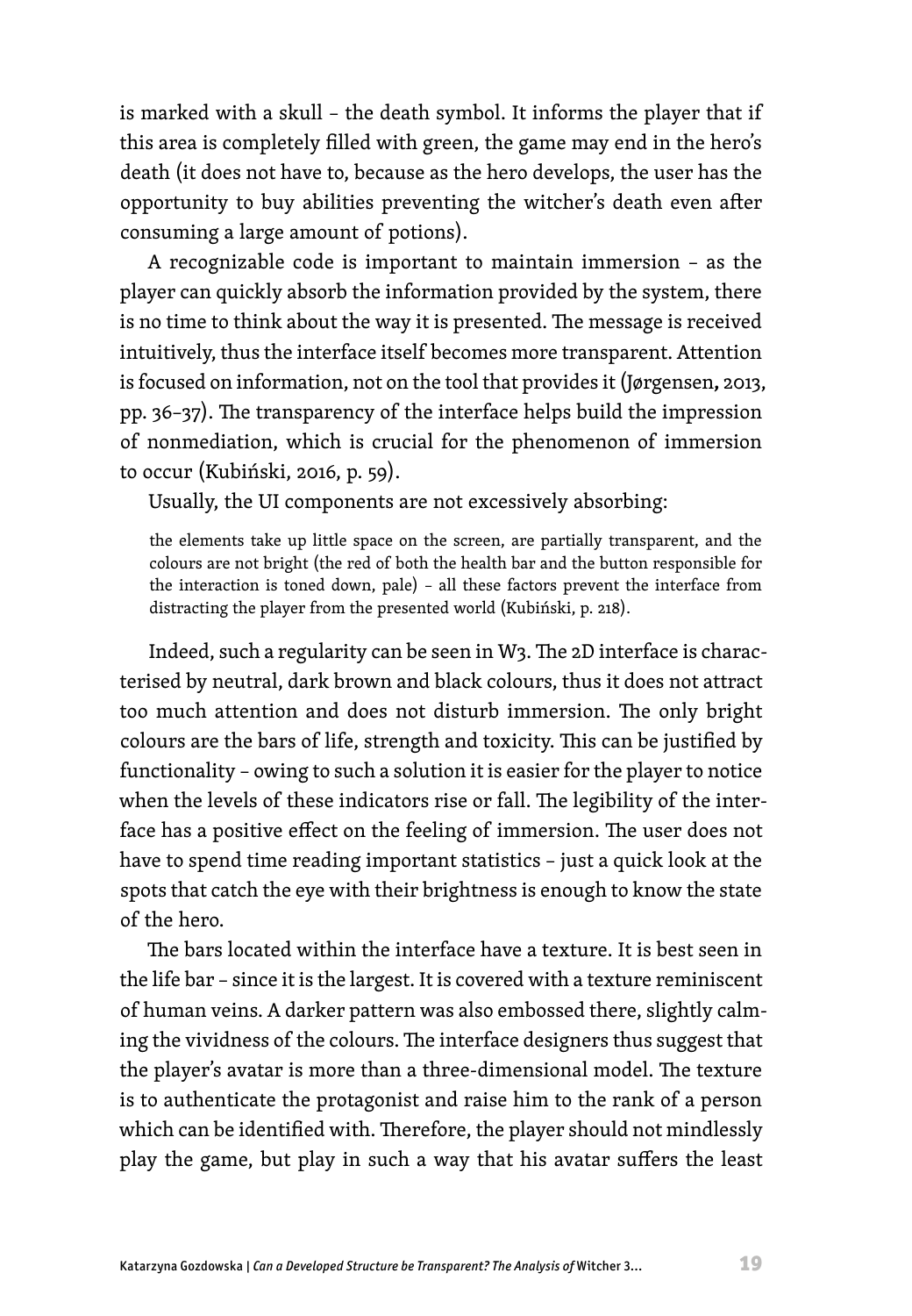possible damage and rarely dies. Although the interface is not synonymous with the witcher, it transpires to be not only a tool that helps in navigating the game world, but also the area which actualizes the hero. In order to understand this function better, Galloway's arguments may be recalled. He explains it using the example of ancient poets. For they in their songs have always indicated that they are only conduits for the goddesses of art and science, and these higher entities, through the mouths of the singers, convey their thoughts to the people. Although the poets at the time of creation did not become muses, they were embodied in them thanks to the words they spoke or wrote (2015).

Each of the bars in the upper left corner of the screen is of a different size. The life indicator is the most visible. The ones related to energy, toxicity and adrenaline are smaller, and even smaller is the one showing the experience points. This order is not accidental. The interface should be designed to categorise pieces of information, because the player should know at first glance which of them are more and which are less important (Jørgensen**,** 2013, p. 39). The life bar is the largest, being the most universal for all styles of play – when life drops to zero, the game will end for every player, regardless of whether their witcher had more alchemical, magical or combat skills. Indicators of toxicity, energy and adrenaline are similar in size and are much smaller than the life bar. They are connected with particular styles of play. The player may develop the character so that he often uses alchemy, while not using the Signs at all. Such a user will monitor the toxicity bar more often than energy. The area dedicated to experience points seems to be the most discreet. In the midst of exciting fights the information about the level of the character is not crucial for the user. They can check the exact number of experience points in the character menu, in which they also decide about the skills that the avatar should use. During duels or while traversing lands, the experience points need not be carefully controlled.

The stylization aspect of the interface plays an important role in eliminating emersion, because it improves the functionality of the medium – makes it more transparent and at the same time more communicative (Jørgensen**,** 2013, p. 40). This can be said when the interface elements match the style of the genre, e.g. in a football game it will be a table presenting the result of the match, such as the one appearing during a televi-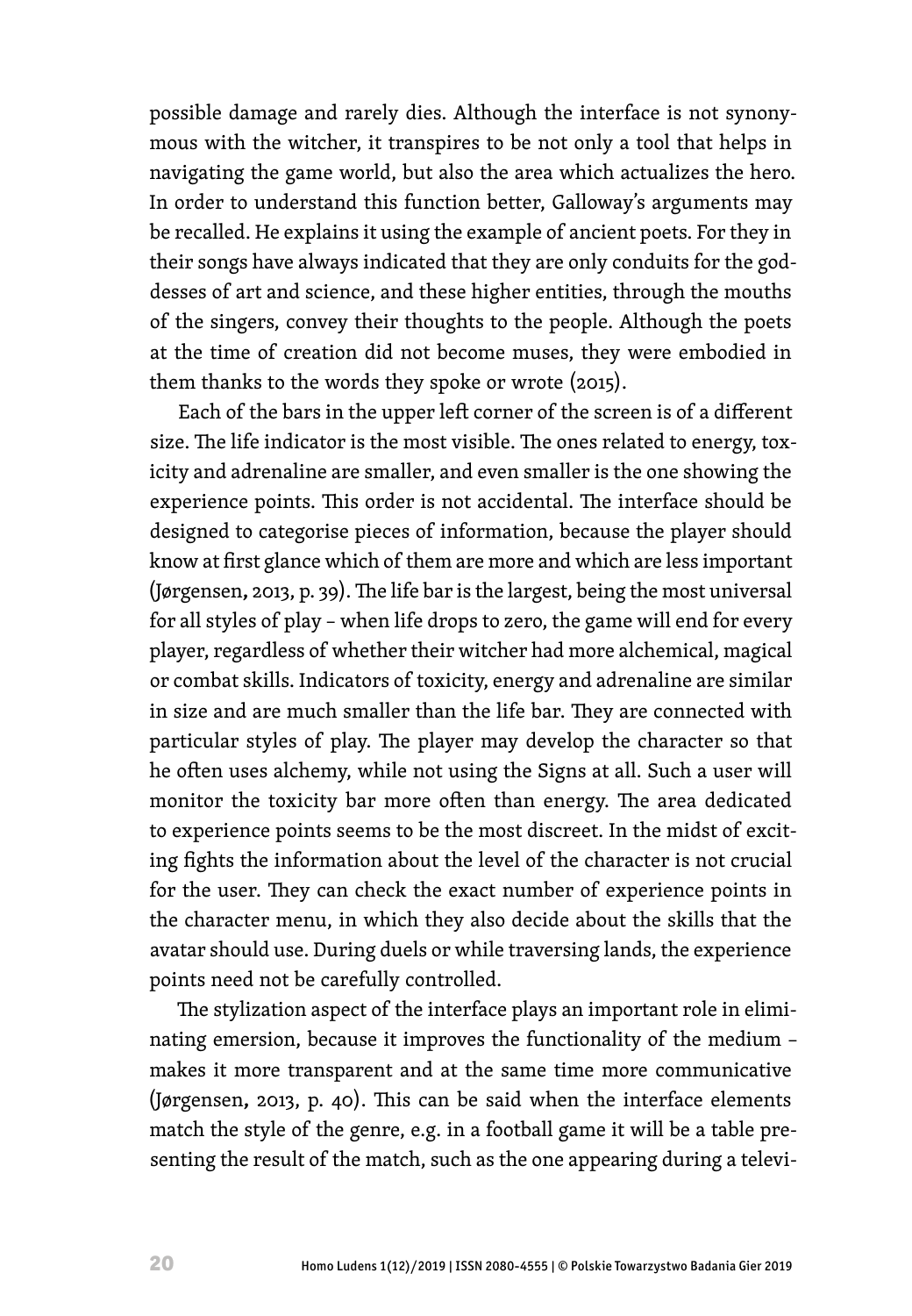sion broadcast of the games (Kubiński, 2016, p. 166). This category includes the bar pattern, subdued colours of the interface, as well as a medallion – well known from Andrzej Sapkowski's novels. The authors treat this item as an important element of the panel, placing it in the upper left corner of the screen, next to the bars of life, toxicity and endurance. Its appearance is in line with the content of the literary original:

The stranger reached into his jerkin once more and pulled out a round medallion on a silver chain. It pictured the head of a wolf, baring its fangs (Sapkowski, 1993, p. 10).



**Fig. 1.** The medallion's appearance is consistent with the literary description

When threat or magic appears nearby, the medallion vibrates, which means it reacts exactly as it did in Sapkowski's books:

A powerful oscillation of his witcher's medallion warned him of a sudden assault. He jumped aside and, drawing his sword in a flash, deflected and annihilated the violent, paralysing wave of magical energy directed at him with his rune-covered blade (Sapkowski, 1994, p. 237).

The described artefact was an important element of the literary story, so transferring it into the game increases the immersion of the players familiar with the popular Sapkowski cycle. Console users enjoy an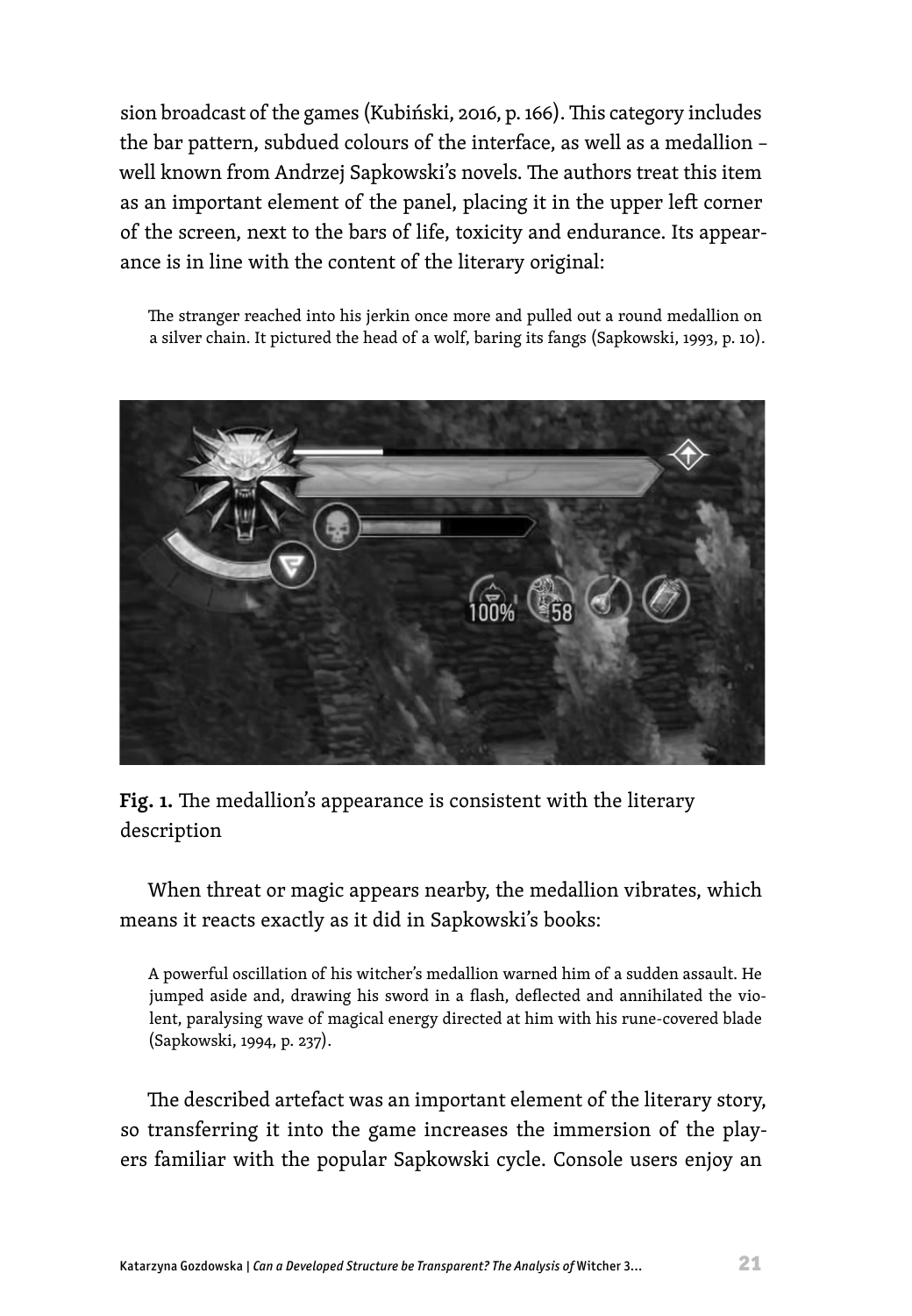additional advantage, as when the medallion begins to vibrate, the controller which the user holds in their hands also vibrates. This object turns out to be an element that almost moves beyond the screen space.

The interface in W3 uses little textual information. This is because iconic symbols are easier to read during the game (Celiński, 2010, p. 92); moreover, the text would take up too much screen space:

The use of pictorial symbols is therefore also a manifestation of the ergonomy, desired by players, in the use of screen space (Kubiński, 2016, p. 176).

Analogously, the 2D interface takes up as little space as possible – the game's developers moved some functions to the quick selection menu, which can be activated with the appropriate button, while some information appears in the diegetic space. Thanks to such a solution, the UI designers limited the presentation of information in 2D to the absolute minimum.

The place of textual information is occupied by much more engaging – from the player's point of view – situational filters and semeions. As explained by Kubiński (2016), the situational filter is an element which does not belong to the diegetic world, visible only on the screen surface. In addition,

In contrast to overlays and metarepresentations, it has the character of an image metaphor, which illustrates the special state of play (thus fulfilling the context filter sub-criterion) (2016, p. 185).

Kubiński defines a semeion as:

Semeion – a diegetic element in the navigable space of the game. It performs the function of a message only from the player's perspective, not on the diegetic level (it does not meet the sub-criterion of the message's diegeticity) (2016, p. 185).

One of the situational filters present in W3 is the blood that appears at the edges of the screen when Geralt is near death. This overlay signals that the hero should take the healing potion or move away from the battlefield for some time to regenerate his health. In case of poisoning with potions, the situational filter is formed by green streaks at the edges of the screen. This is when it is necessary to drink a neutralising toxin mixture.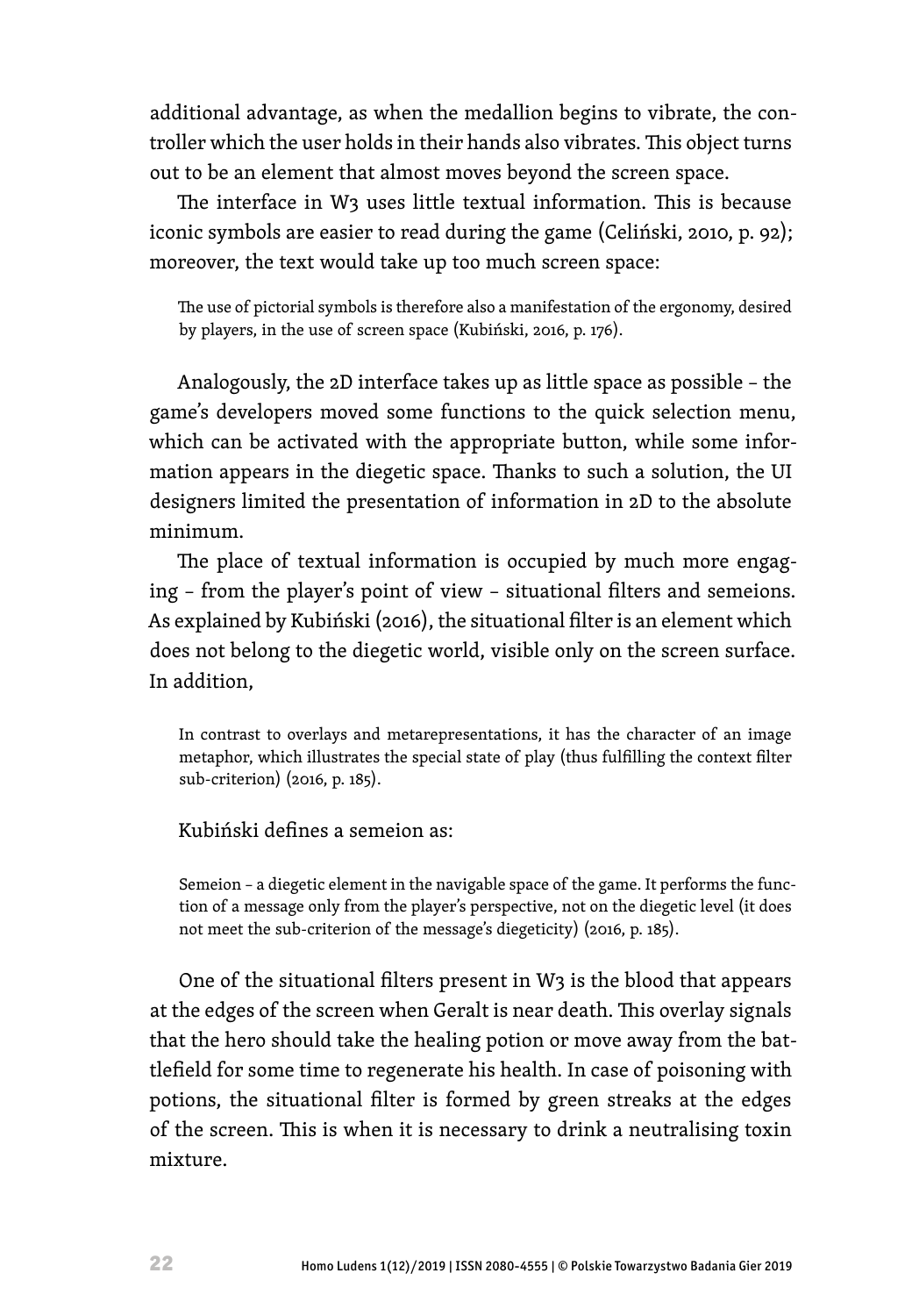### Another filter is the one that appears after taking the "Cat" potion. It is worth recalling what happened to the witcher after he had taken the potion:

Geralt flinched a little and swallowed hard. The initial shock of drinking the elixir had passed and the second stage was beginning to take effect, as indicated by a faint but unpleasant dizziness which accompanied the adaptation of his sight to darkness. The adaptation progressed quickly. The deep darkness of the night paled; everything around him started to take on shades of grey, shades which were at first hazy and unclear then increasingly contrasting, distinct and sharp. In the little street leading to the canal bank which, a moment ago, had been as dark as the inside of a tar barrel, Geralt could now make out the rats roaming through the gutters, and sniffing at puddles and gaps in the walls (Sapkowski, 1994, p. 235).

The filter accurately reflects the book description. After taking the "Cat", the screens transforms into shades of grey. If the hero is in a very dark environment, everything suddenly becomes perfectly visible, and if he is in a brighter one – the user will be deprived of the comfort of the game, because an overly bright image will hurt his eyes. Therefore, you need an appropriate excuse to take the mixture.

The situational filters help build immersion – the emotional function is more important than the informational one. The player will react more vividly to the view of the bloody border around the screen than to a numerical message showing the value of the hero's injuries (Kubiński, 2016, p. 194), and the users familiar with Sapkowski's books will find the visual references an additional asset that helps to better empathise with the character. Moreover, the overlays and situational filters are a sophisticated way to simulate the avatar's perception (Thon, 2014, p. 87). According to Jan-Noël Thon, the red border symbolising blood is used in games which present a *subjective point of view* (FPP, i.e. the view from the first person perspective, when the player watches the game world through the eyes of the avatar). Even more interestingly, although in W3 there is a third-person perspective view (TPP; in Thon's classification it will be *a semi-subjective point of view*), such a filter also occurs here. This may represent the creators' desire to simulate the hero's perception as effectively as possible and is another example of embodying him within the interface.

The semeions appearing in the game, like the situational filters, also refer to Sapkowski's prose. One of them is the change of Geralt's appearance after taking potions. In the original it was described as follows: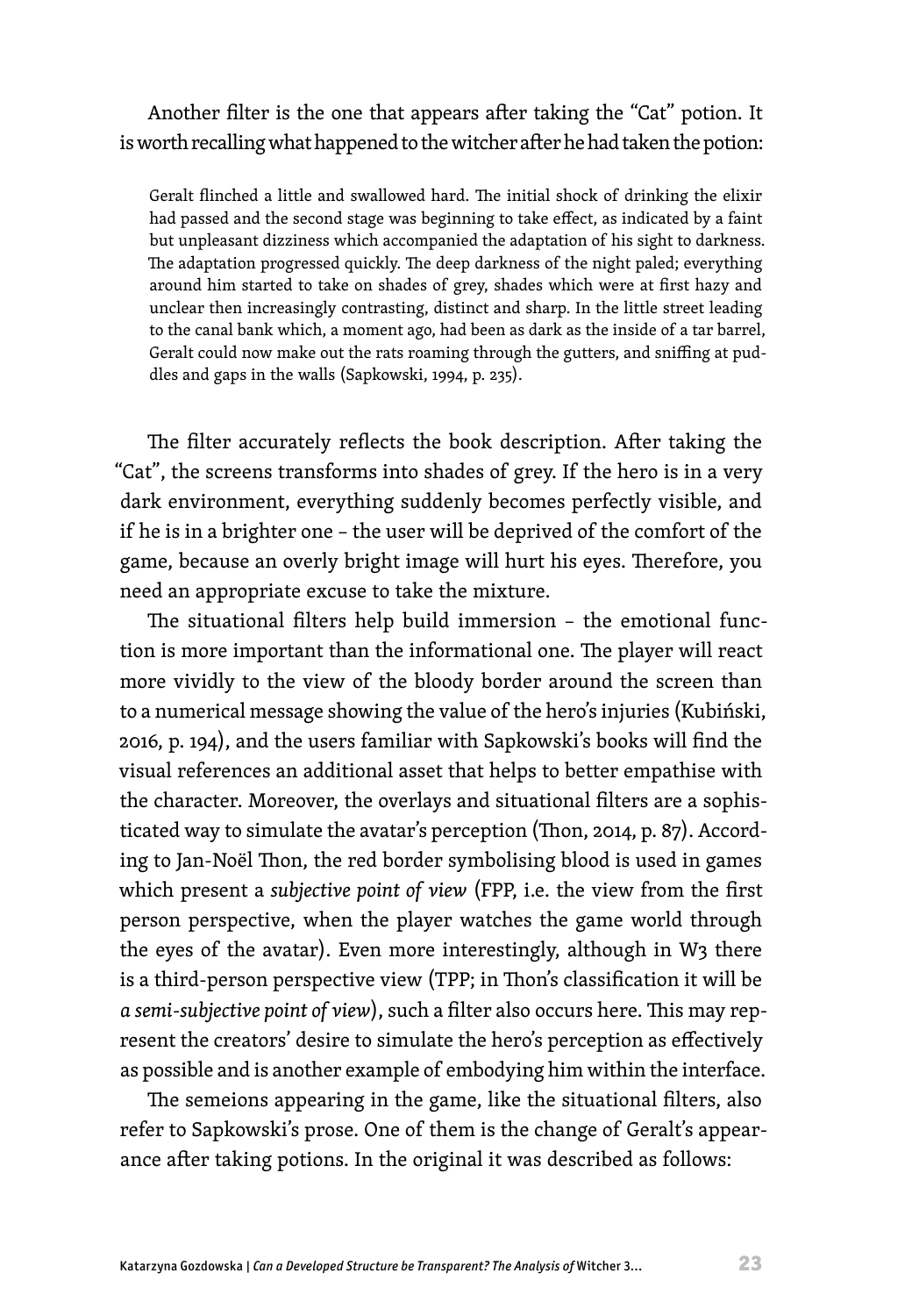The witcher smiled wryly—he knew what he looked like. After drinking a mixture of banewart, monk's hood and eyebright the face takes on the color of chalk, and the pupils fill the entire iris. But the mixture enables one to see in the deepest darkness (Sapkowski, 1993, p. 27).

In the game, if the level of poisoning of the character is average, slight changes on Geralt's face may be seen – the witcher becomes paler and delicate veins can be seen under his skin. However, when the level turns out to be high, the protagonist's face turns almost white and dark veins appear on his face.



**Fig. 2.** After drinking too many potions, the witcher's face is covered with visible veins

I think that the beard of the main character, which is becoming more and more lush with time, may also be considered a sort of a semeion. Such qualification of this regularity is debatable – it cannot be said that the others do not notice it, since barber services are available in the game world. Moreover, the main function of this element is to authenticate the world – W3, like the previous parts of the series, strives to involve the user in the game and to make him empathise with the main character (Kubiński, 2015c, p. 114). The main character's beard, however, under certain conditions, may perform an informative function (although it should be remembered that it was not designed for that). There are few places where the barber is available in the game, so on the basis of the growing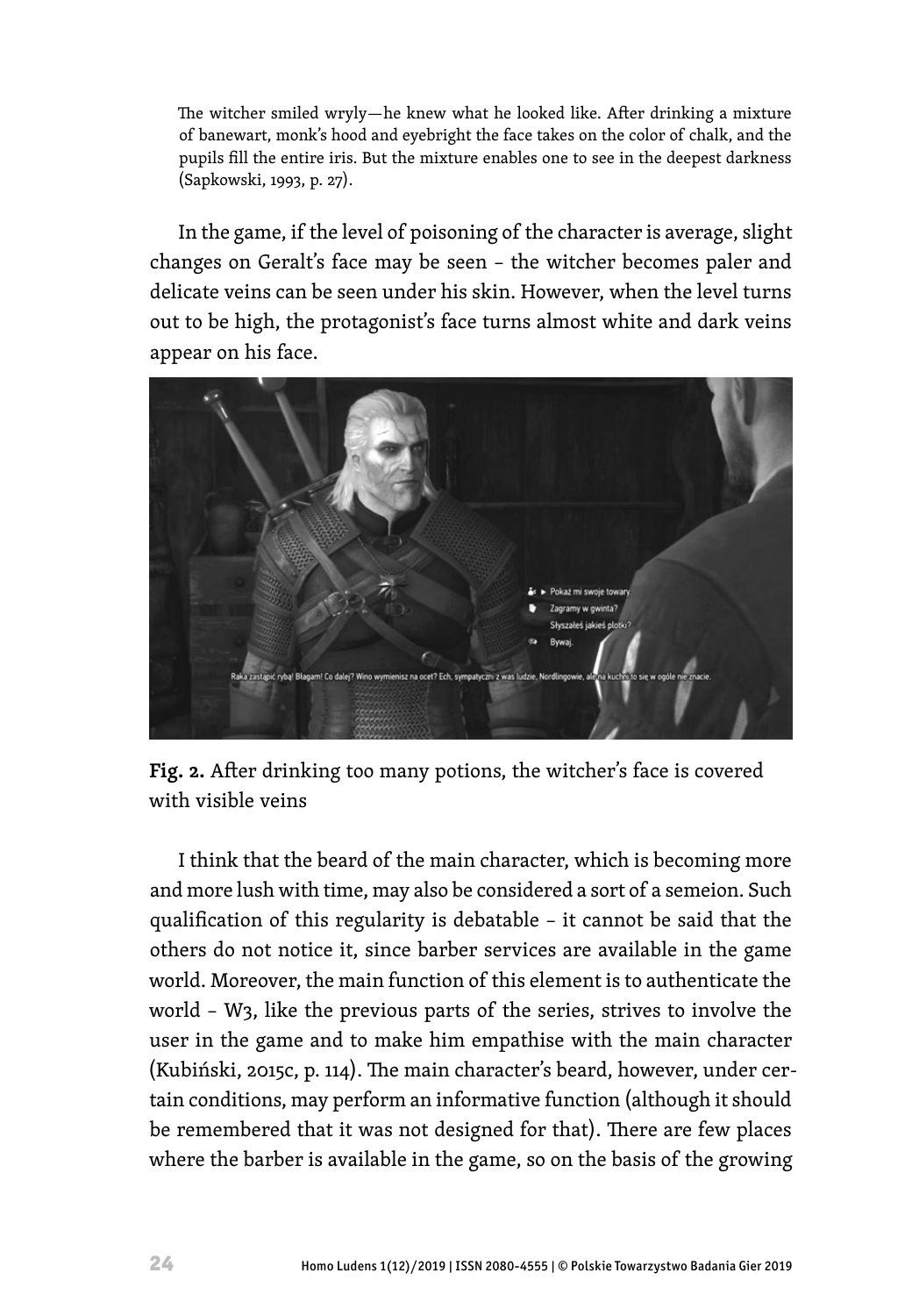beard, one may determine how many days have passed since the last stay in a village or town with a barber. Of course, the interface also includes a clock showing the time and the part of day, however, during an intense, interesting gameplay, the player may not pay attention to it (or they may turn it off). Then the hero's appearance will make them realise that a lot of time has passed in the game world since he appeared in a given place.

Semeions do not concern the avatar only, but also the means of transport he uses. One of them is the boat, which can be destroyed when an inattentive player rows into protruding rocks or floating crates. The boat may also be damaged by sirens attacking from the air. The air-water monsters sometimes attach themselves to the sides to tear off parts of the boat. The defects in the sheathing allow one to assess the condition of the sailboat, which is impossible to repair, but there is a chance to replace it with another, before it – badly damaged – might simply sink. These visual messages, implemented in the diegetic space to inform about the situation of the hero or the objects in his surroundings, are read more naturally than text messages, thanks to which they deepen the feeling of immersion (Fagerholt, Lorentzon, 2014, p. 60).

The skull icons displayed above the heads of extremely difficult opponents are, in turn, an example of a spatial interface in which "spatial elements are visualised [...] as if they occupied a place in the navigable space of the game" (Kubiński, 2016, p. 202). They let the player know which of the antagonists should be avoided until his hero is developed enough to defeat them. It might seem that these icons have an emersive influence – in addition to the fact that they are not diegetic components, although they are in such an area, they also are not such elements as damage visible on the boat or the changing face of Geralt. They seem unnatural to the diegetic area – they do not fit it stylistically. Jørgensen would probably describe this kind of message as "integrated, ludic and emphatic information", which is a message that appears in the game world (in the diegetic space, although the author avoids this term), even though it does not fit the narration presented by the creators. Such information is used to highlight certain elements of the game world (Jørgensen, pp. 153–154). That is why, in my opinion, the emersive impact of this type of symbol is a contentious issue. The red skull icon informs the player that the opponent in front of them is much more demanding than others, so starting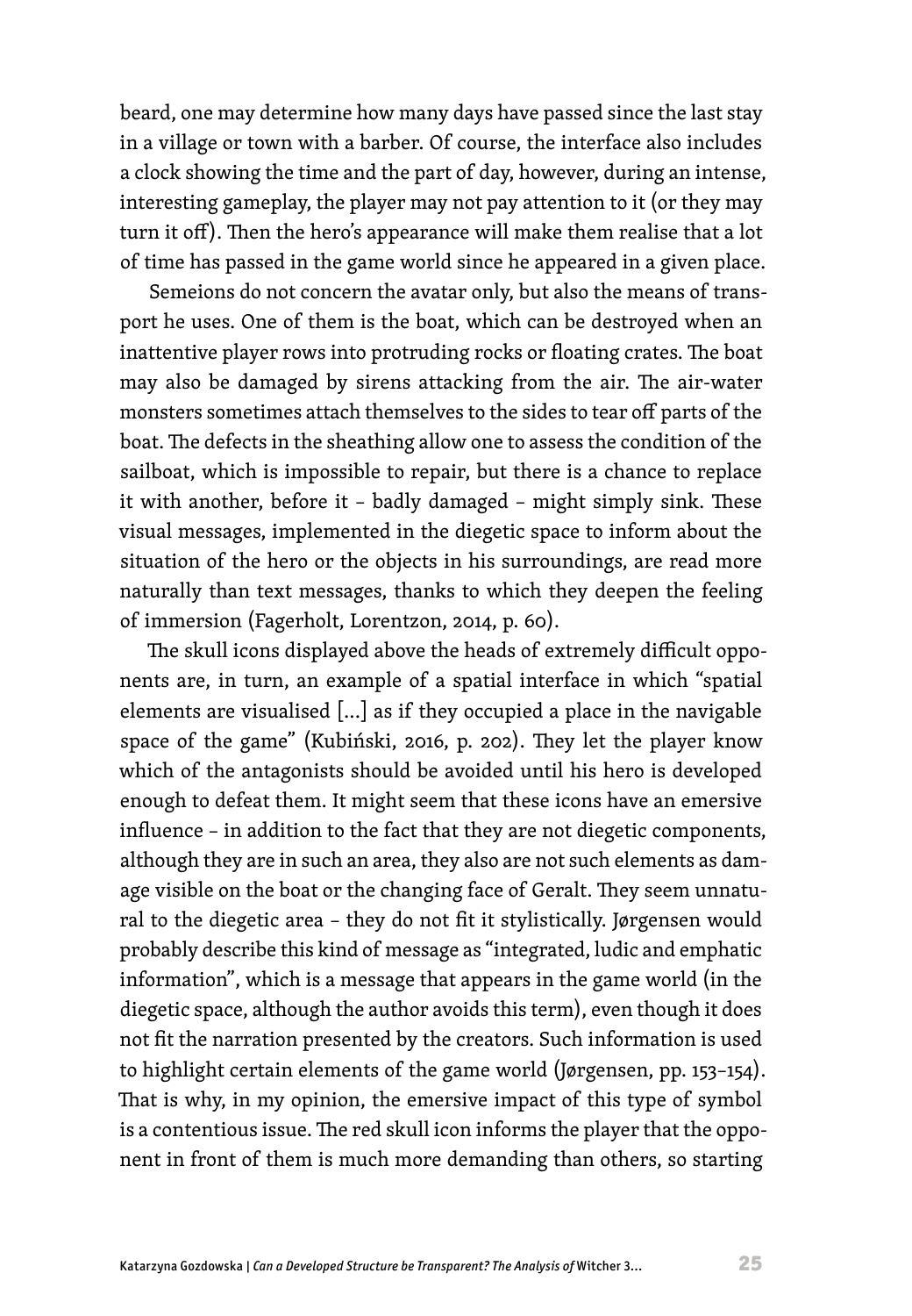a fight might end in the death of the main character. Then a window would appear on the screen announcing the end of the game and the player would have to choose what to do next – exit the game, load the last or even an earlier save. If they decided to keep playing, they would have to wait until the game displays the selected moment, so in the meantime they would have to watch the loading screen. Such a procedure could have a much stronger emersive effect than the red skull icon, thanks to which the player can bypass an excessively difficult opponent and keep playing, developing the character enough to be ready to face the avoided target in the future. The user can also carefully prepare the avatar for battle, making him brew useful potions, repair equipment and anoint the weapon with oil. All these activities contribute to the fortunes of the duel, and thus also to smooth gameplay.

An exclamation mark appears above the heads of some characters who have a task for Geralt to do. This is a common solution:

This meaning [the meaning of the spatial UI elements established within a given game] may also be repeated in other games. This applies especially to question marks or exclamation marks – their regular use in the same sense results from the established function of these elements also outside the game: the exclamation mark means something important, the question mark – a secret or simply a question. This is, by the way, another proof that the interfaces are derived from existing cultural codes (Kubiński, 2016, p. 204).

Due to the fact that the sign complies with the convention developed by previous games, it does not disturb the immersion as much as a new designation (e.g. a black dot above the head), which the game developers could choose to use. What's more, to compensate for the possible emersion effect caused by the use of a symbol not belonging to the narration, the developers decided to add a sound message. Characters who can activate a side quest often harass the avatar, shouting: "Hey, witcher!" Although it might seem that it would be enough to only use an audio message, it could just turn out to be too subtle, so there would be a risk the player might not notice it. Therefore, the most effective message cannot be too discreet (Jørgensen, 2013, p. 75).

A special solution was used to inform the player about the interactivity of individual elements in the surroundings (Jørgensen, 2013, p. 45). It's about the witcher senses, which are extremely useful during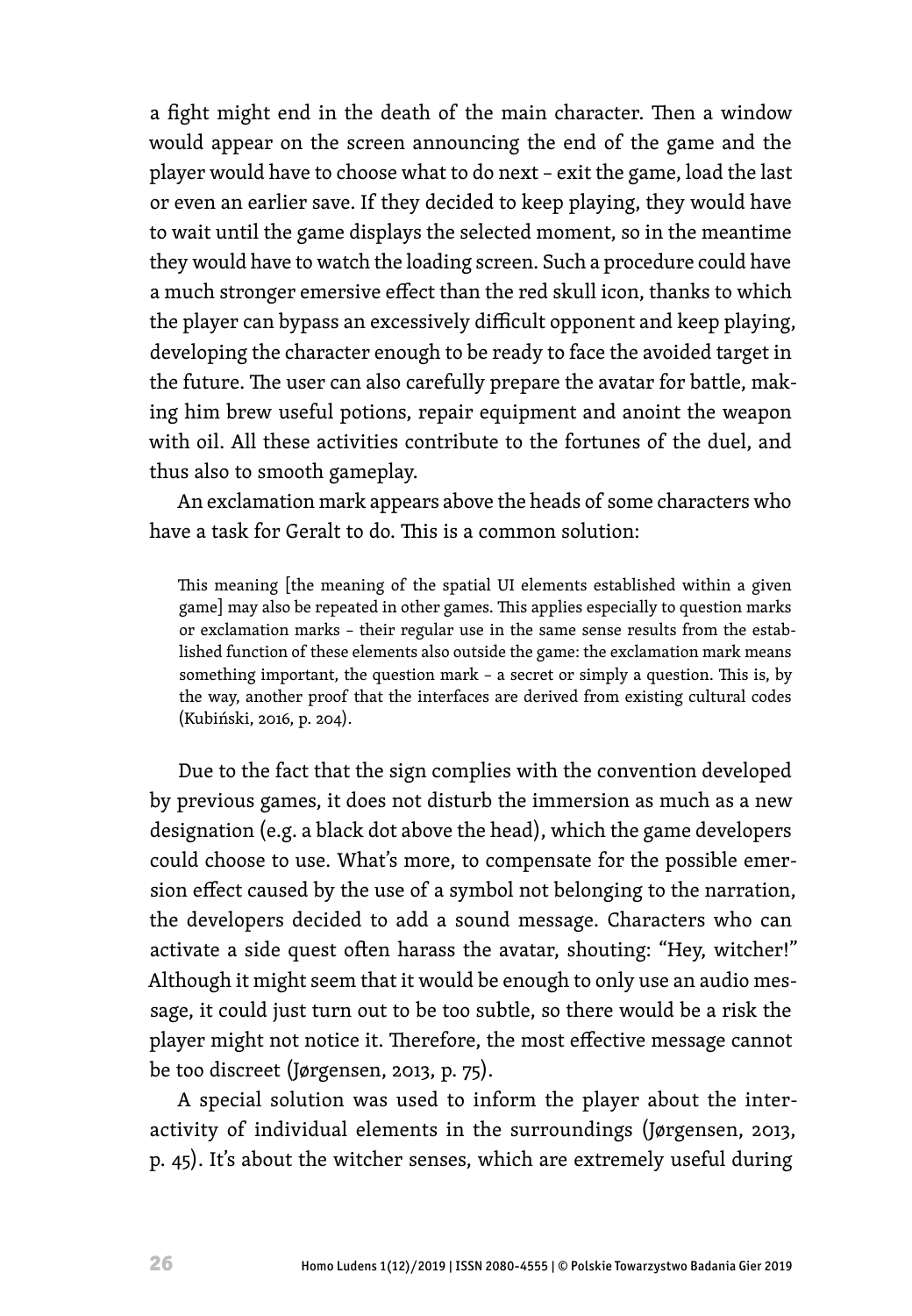investigations in the game. The solution is special because it is on the border of the situational filter and the spatial interface. After pressing an appropriate function key, i.e. after activating a skill, the elements of the environment which can be interacted with are highlighted around the avatar (elements of the spatial interface), and the world itself is slightly blurred. Individual sounds can also be heard more clearly – the sounds of e.g. cities are no longer a cacophony, you can pick up individual conversations or sounds made by objects (elements of the situational filter). At the same time, this solution is transparent because it has a narrative explanation. In the original book, Geralt's skill has no name, but careful tracing of the story shows that the White Wolf can be proud of his extremely meticulous analysis of the environment:

Geralt saw the first corpse immediately – the white of the sheepskin jacket and mattblue of the dress stood out clearly against a yellowing clump of sedge. He didn't see the second corpse but its location was betrayed by three wolves sitting calmly on their haunches […]. Geralt jumped off his horse.

The woman in the sheepskin and blue dress had no face or throat, and most of her left thigh was gone. The witcher, not leaning over, walked by her.

The man lay with his face to the ground. Geralt didn't turn the body over, seeing that the wolves and birds hadn't been idle. And there was no need to examine the corpse in detail – the shoulders and back of the woollen doublet were covered with thick black rivulets of dried blood. It was clear the man had died from a blow to the neck, and the wolves had only found the body afterward.

On a wide belt next to a short cutlass in a wooden sheath the man wore a leather purse. The witcher tore it off and, item by item, threw the contents on the grass: a tinderbox, a piece of chalk, sealing-wax, a handful of silver coins, a folding shaving-knife with a bone handle, a rabbit's ear, three keys and a talisman with a phallic symbol. Two letters, written on canvas, were damp with rain and dew, smudged beyond readability. The third, written on parchment, was also ruined by damp, but still legible. It was a credit note […].

Bending over, Geralt lifted the man's right hand. As he had expected, the copper ring digging into the swollen, blue finger carried the sign of the armorers' guild: a stylized helmet with visor, two crossed swords and the rune "A" engraved beneath them. The witcher returned to the woman's corpse. As he was turning the body over, something pricked him in the finger – a rose, pinned to the dress. […] He turned the body over completely, and winced.

On the woman's bare and bloody neck were clear bite marks. And not those of a wolf. The witcher carefully backed away to his horse.

"So, Roach," he said quietly, "the case is reasonably clear." The armorer and the woman arrived on horseback from the direction of the forest. They were on their way home from Murivel, because nobody carries an uncashed credit note for long. Why were they going this way and not following the highway? But they were crossing the heath, side by side. And then – again, I don't know why – they both dismounted, or fell from,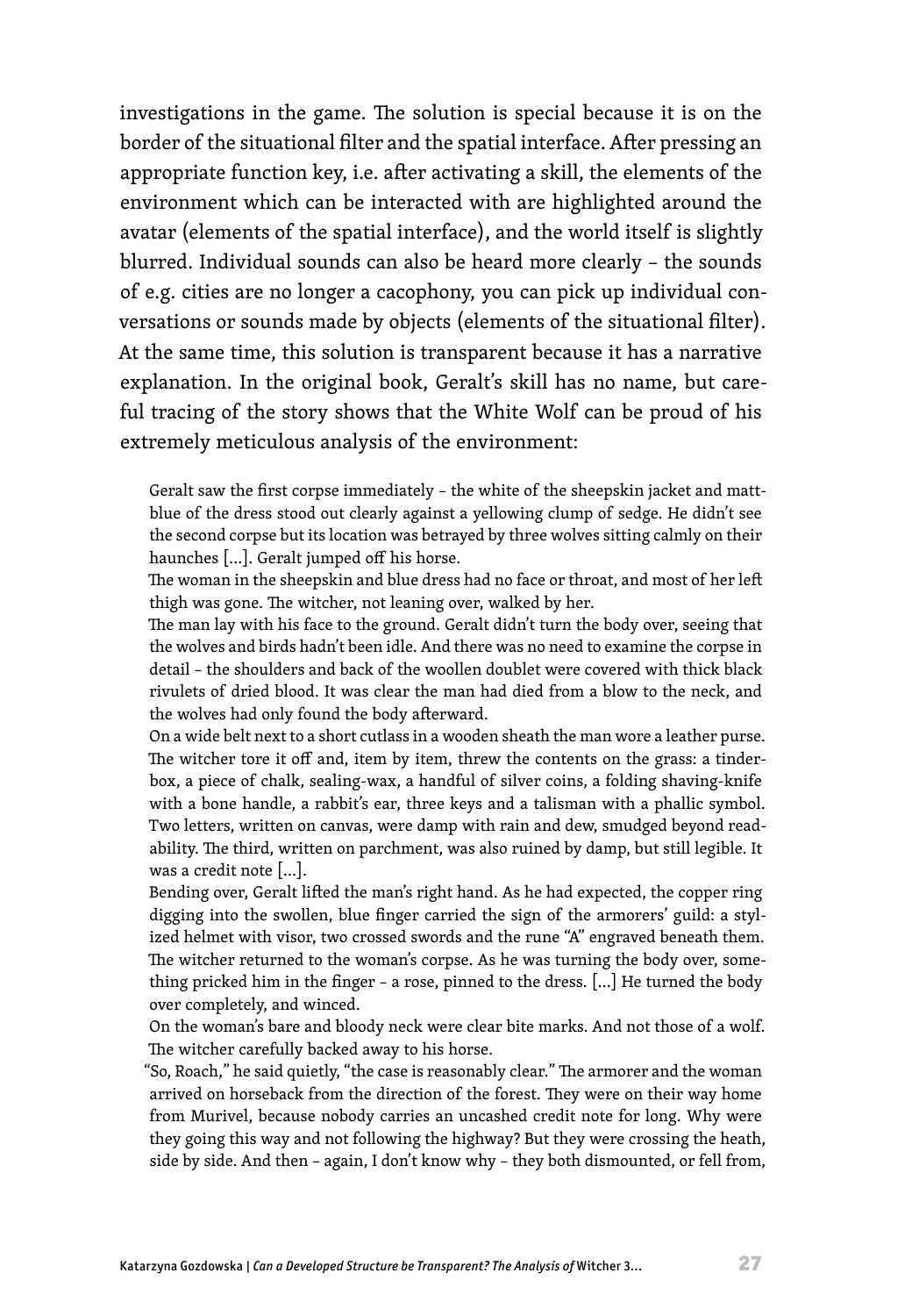their horses. The armorer died instantly. The woman ran, then fell and died, and whatever attacked her – which didn't leave any tracks – dragged her along the ground, with her throat in its teeth. This happened two or three days ago. The horses ran off. (Sapkowski, 1993, pp. 44–45).

In the case of this solution, an additional audio message appears. As I mentioned, in the game, after pressing the function key, the objects which the avatar can interact with are illuminated. When the interaction happens, the witcher bends over the object (corpse, footprints, paws, wheels, blood, etc.) and makes a comment on it, informing the player how a given piece of circumstantial evidence may be important and what it can mean. Comparing this to the quoted excerpt and Geralt's behaviour in the novels, it may be noted that talking to himself finds an explanation in the literary prototype – after all, Sapkowski also wanted his hero to think aloud.

Although the W3 interface is designed with great care, the game developers have also decided to use the configuration strategy which "partially consists in entrusting the user with the decision on what the interface should look like in the game" (Kubiński, 2016, p. 228).

In the case of W3, it consists in the fact that the player can turn any interface elements off, e.g. of all of its components they can leave only a map, to know what is their movement's direction.

| DZIKI I GON                                                                             | Wyświetlanie interfejsu           | Wyłączone      | -  |
|-----------------------------------------------------------------------------------------|-----------------------------------|----------------|----|
| WIDEO                                                                                   | Rozmiar interfejsu                | Duży interfejs |    |
| KONFIGURACJA INTERFEJSU<br>SKALOWANIE INTERFEJSU<br><b>GAMMA</b><br>POSTPROCESY<br>WRÓĆ | Logi z zapisem działań            | Włączone       |    |
|                                                                                         | Minimapa                          | Włączone       | _  |
|                                                                                         | Obracanie się minimapy            | Włączone       |    |
|                                                                                         | Wiedźmińskie zmysły na minimapie  | Włączone       |    |
|                                                                                         | Ścieżka do celu na minimapie      | Włączone       | -- |
|                                                                                         | Nieodkryte miejsca na minimapie   | Włączone       | -  |
|                                                                                         | Ukończone aktywności na minimapie | Włączone       | -- |
|                                                                                         |                                   |                |    |

**Fig.** 3 You do not need to play with the interface enabled

Here, the important role of semeions, the situational filters, overlays and spatial interface is revealed. They provide the player with information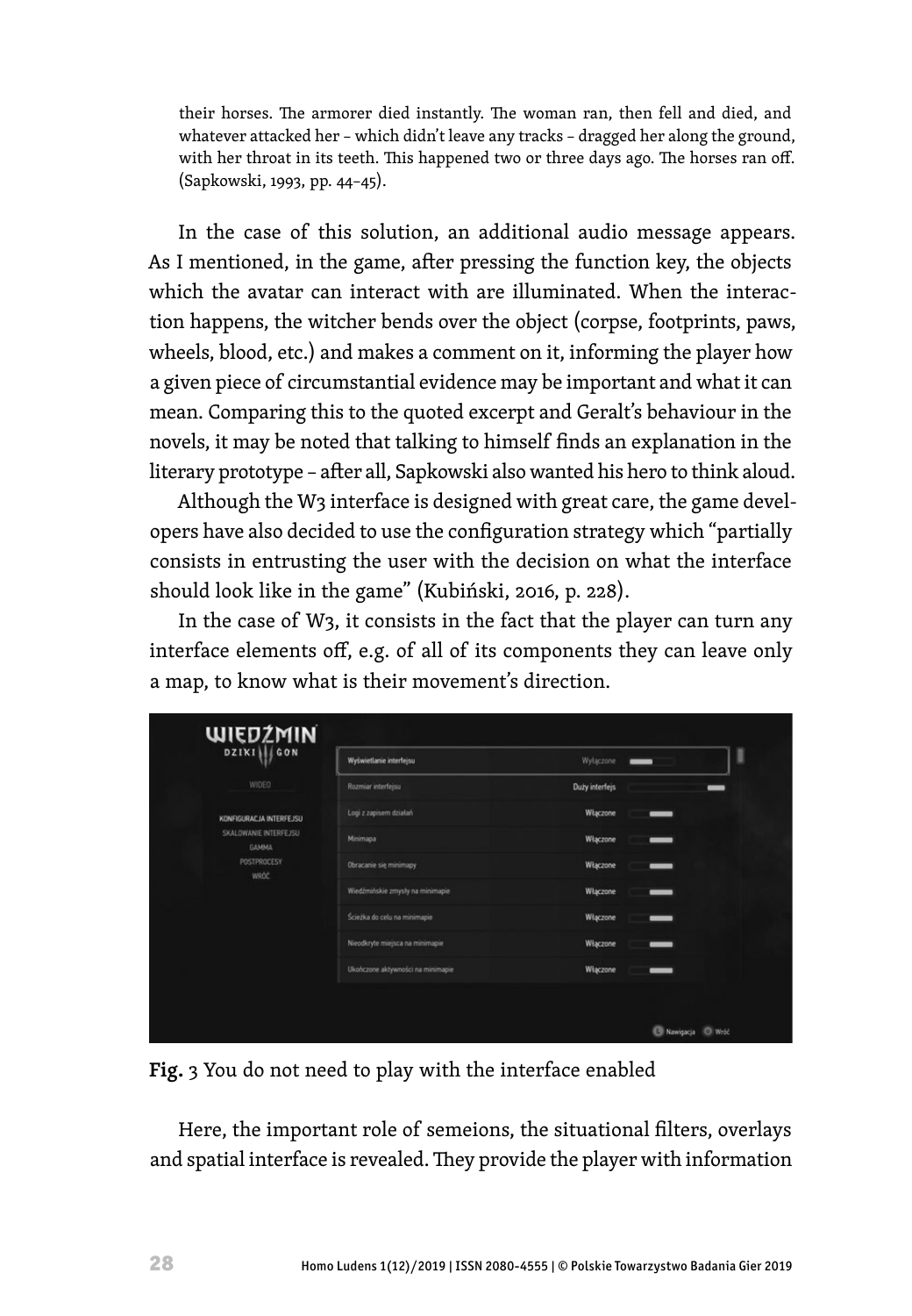about the state of the character and the world around him, in spite of the fact that the 2D interface is invisible. When it is turned off completely, it only contributes to a greater feeling of immersion in some players:

The desire to use the most discreet interface possible is part of the previously described game perception model based on absolutising immersion. The graphical user interface in its simplest form (visible on the screen) is an emersive phenomenon – its very appearance emphasises the mediated nature of the game (Kubiński, 2016, p. 174).

In addition to the information function, the W3 interface also has an impression function which is designed to make the player behave in a specific way at a given moment (Kubiński, 2016, p. 165). When the user guides the hero to the boundaries of the map, the playable area ends and a message is displayed: "Turn back. You've come to the place where the devil says good night" (CD Projekt Red, 2015).

Although this appeal has an emersive impact, it is stylised in such a way as to reduce the impact as much as possible. After all, the content refers to the story *The Edge of the World*, in which Geralt and Dandillion go to Dol Blathanna, where the witcher is asked to deal with the sylvan ("the devil") Torque. At the end of the song, when Dandillion is thinking about the title for his ballad about the adventures in the Valley of Flowers, the devil becomes an unexpected inspiration for him:

- […] And I need a title for my ballad. A nice title.
- "Maybe The Edge of the World?"
- "Banal," snorted the poet. "Even if it really is the edge, it's got to be described differently. Metaphorically. […] Hmm… Let me think… "Where…" Bloody hell. "Where…"
- "Good night," said the devil (Sapkowski, 1993, p. 212).

Informing the player that they should turn back because the playable area is ending may have the effect of emersion, because it refers to Sapkowski's books (and therefore to the world outside the game) or (in the case of users who do not know the original) simply to the Slavic culture which employs the saying: "where the devil says good night" (used to describe places distant from people). Although disturbing the immersion might seem undesirable, the messages are structured so as to reward the player for the feeling of "emerging" from the world of the game. In return for the emersion, the player has the satisfaction of recognising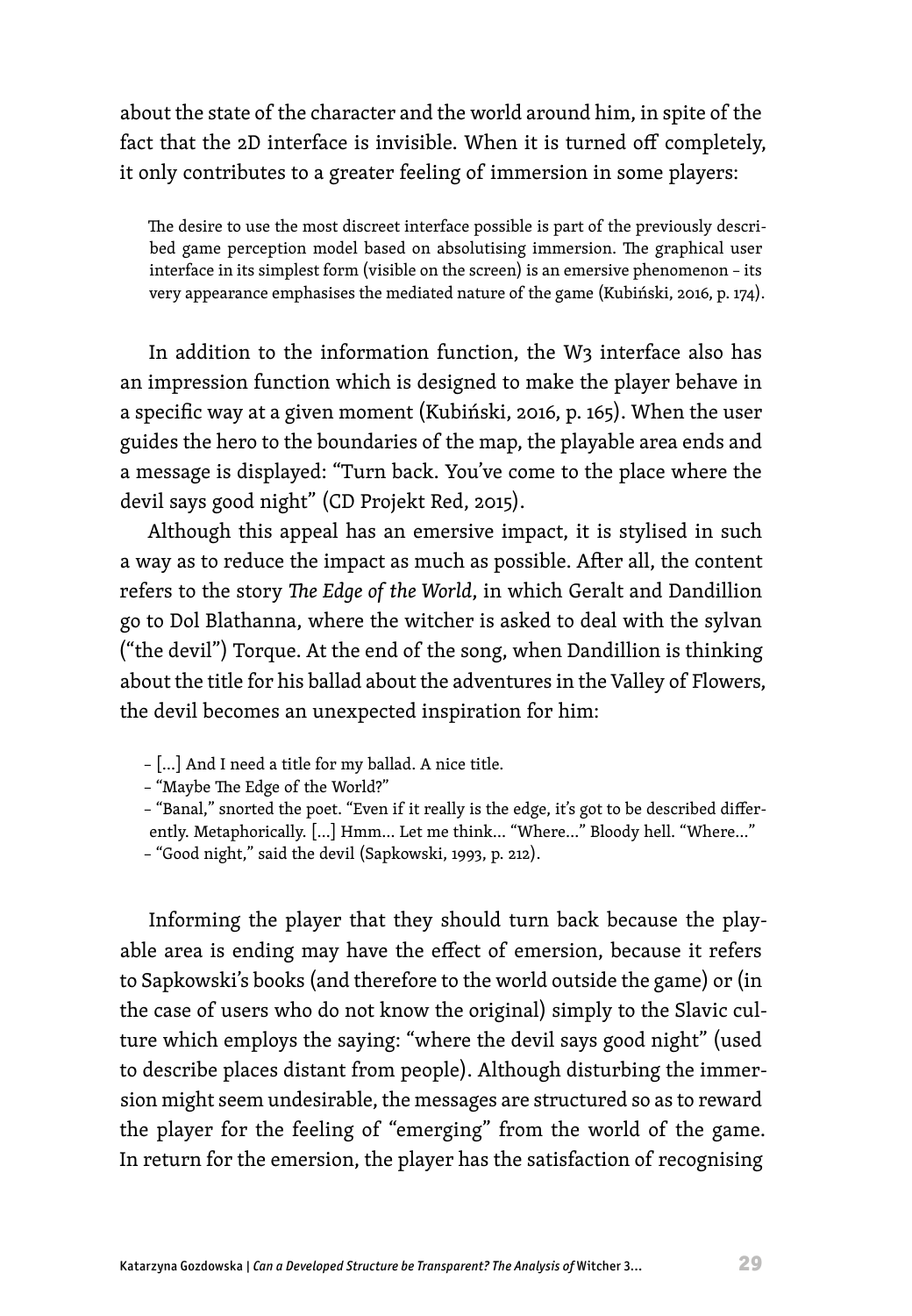the reference and the pleasure that results from the humorous construction of the message (Kubiński, 2015a, pp. 99–100). More importantly, however, such solutions refer to the most important structural element of the Witcher cycle – intertextuality (Kuster, 2015, p. 10). The writer is known for the creative use of conventions and for references to both popular and high culture. Therefore, the interface creators try to reflect the literary inventiveness of the author in the game.

It is also worth mentioning that in addition to seeing the message, the player will hear Geralt saying that he is already too old for such trips. This and the previous examples show that an interface should consist not only of visual but also audio elements if it is to fulfil its informational function (Jørgensen, 2013, p. 23).

The sound is not just made by the character himself. The soundtrack also becomes an event commentator, as well as the UI component. During the duels, the player will hear songs such as *Commanding the Fury* or *Silver for Monsters*, which will not be heard during a peaceful journey through lands. While resting at the inn, they will hear *The Nightingale*, which certainly will not be heard when hunting for monsters. The soundtrack is not only intended to make the game more enjoyable – it also has an informational function. If the player decides to fight and it turns out that the opponent is too strong, they can always run away. Then the soundtrack discreetly suggests whether they are already out of the enemy's reach, because the song from the "battle" will change to the one adapted to the calmer gameplay. The same can occur in the opposite situation: when the player explores the world and suddenly hears a melody that is played only during the fight, they will know that an opponent may be nearby, even if they do not yet see them. The sound, therefore, plays the role of a message, and one that does not disturb immersion. According to Jørgensen, it does not distract the player as much as a visual message – it is more discreet (2013, p. 42).

## **3. Summary**

Traditional cRPG games are associated with elaborate interfaces in the form of bars and frames (e.g. *Planescape: Torment* or *Baldur's Gate*), which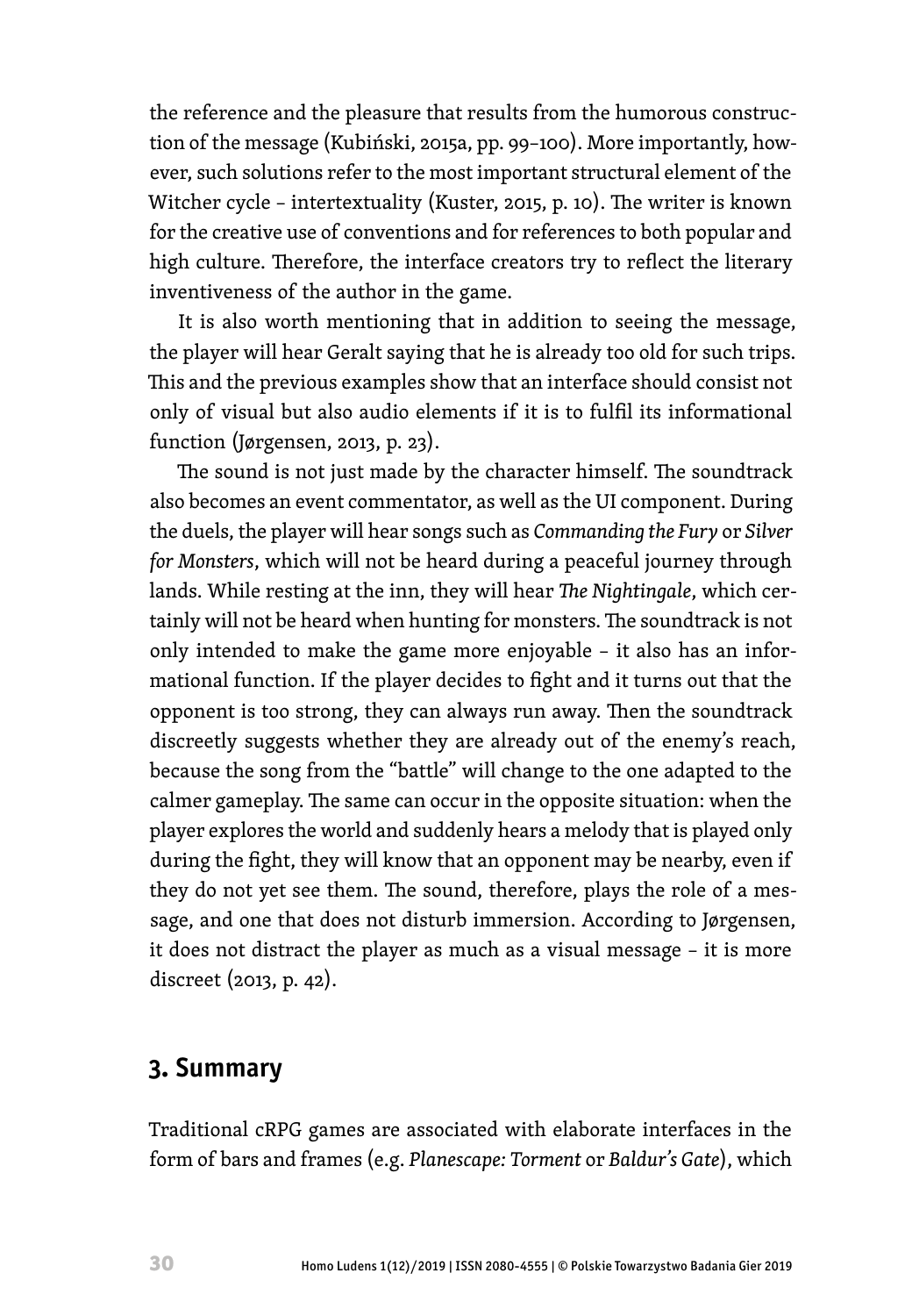ensure the best possible flow of information between the system and the user. W3 is a roleplaying game of a different kind – there is dynamic fighting, not turn-based, conducted in real time. Other interactions between the characters are also dynamic (e.g. dialogues in which time restrictions have been introduced). At the same time, the goal of the game is to allow the user to get the most out of the character. This type of game requires an interface that would provide the player with the information needed to get to know the world and the avatar very well, but which at the same time would not disturb the dynamic aspect of the game.

The interface has to be as transparent as possible, however, it should be noted that the goal is not to eliminate it as much as possible, but to design it in such a way as to make it an integral part of the system, with the main function of being the intermediary without drawing too much attention to itself (Jørgensen, 2013, pp. 25–27).

This effect has been achieved by arranging the 2D interface and limiting its elements only to the necessary ones. The textual information has been minimised in favour of visual messages, and the particular segments have been put in a hierarchy. The 2D interface is not distracting because its elements refer to the universe presented in the game, which makes it coherent. Owing to these measures, the user can read the messages quickly and intuitively, focusing on them, not the transmitting medium. The situational filters and overlays prove that the 2D interface does not have to only present information – they can also build immersion with their emotional function, and also embody the game hero at the level of the interface.

To make the 2D interface as economic as possible, some messages were placed in the diegetic space. The semeions have been made transparent through several means. Some of these messages (e.g. the changing appearance of Geralt's face after drinking potions) refer to Sapkowski's prose, which is why the players familiar with the prose not only do not see them as artificial, but also can better relate to the character. The emersiveness of the elements of the spatial interface (e.g. exclamation marks over the heads of the NPCs) has been overcome by adding an audio message spoken by the characters. The soundtrack has also been used to give the player discreet hints.

According to Maria Garda, the transmediary transfer of literature to the sphere of interactive entertainment does not have to consist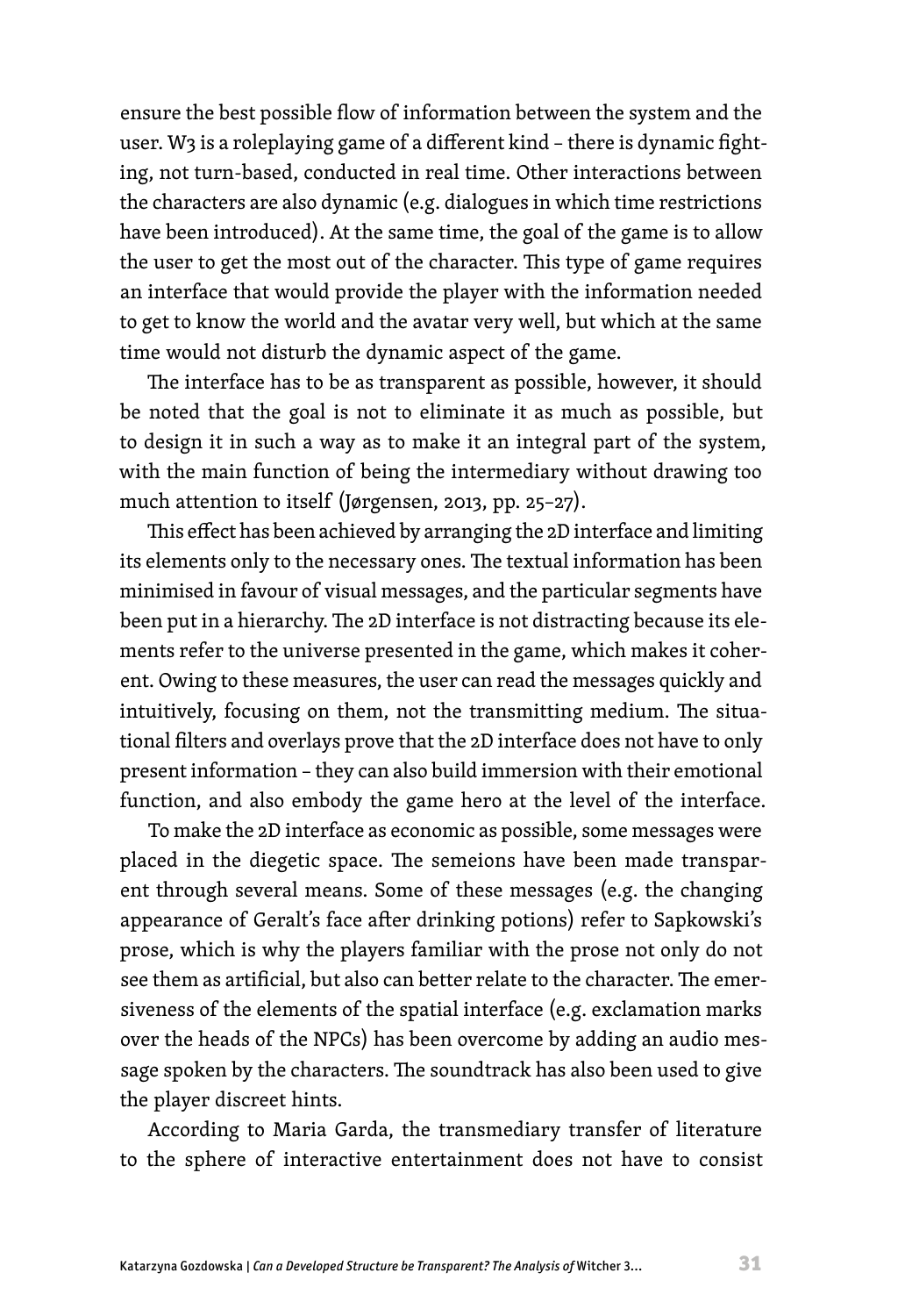only of recreating the plot (2010, p. 21). This can be seen in the design of the W3 interface structure. Not only icons such as the medallion with the head of a wolf or the messages derived from the stories form the references to Sapkowski's cycle. The game designers also created the elements referring to both the content and the narrative of his cycle (the witcher's senses and how the hero reacts to potions). The most important function of this adaptability is to enable intertextual play with the user and provide them with the pleasure that comes not only from the act of playing, but also from recognising references to the literary prototype hidden in the game (Kubiński, 2015b, p. 39).

The part of the 2D interface that disturbs immersion the most is textual messages. It is practically impossible to compensate for the emersion effect related to them. Therefore, they are stylised – they refer to popular culture and to Sapkowski's books. As already mentioned, the player feels the pleasure of recognising the hidden references.

Although the game developers have tried to make the interface as transparent as possible, they have also given the users the opportunity to decide on its appearance and allowed turning off the 2D overlay completely. Simultaneously, they have made sure that the player should receive the information necessary for a satisfying game – thanks to the spatial interface, semeions, as well as the soundtrack and the audio messages.

Therefore, immersion is built by choosing the right means of transfer and communication between the player and the program and by ensuring a consistent structure of the interface (this is not only about visual consistency, but also about whether the interface elements complement each other). The pursuit of total realism in games (reducing the interface to a minimum) could be counterproductive. The consistency of the tool informing the player about the world is more important for creating the impression of "being in the game" (Fagerholt, Lorentzon, 2014, p. 69). Although the interface adopts many book elements, it also uses the conventional ones. The feeling of being present in the game does not necessarily have to be associated with the faithfulness in recreating the represented world. Such faithfulness may intensify the feeling of being in the game, but it is not the key to achieving this effect (Calleja, 2011, p. 21). The W3 interface engages the player on various levels – it helps build ludic and spatial involvement. Users who enjoy learning the rules of the game and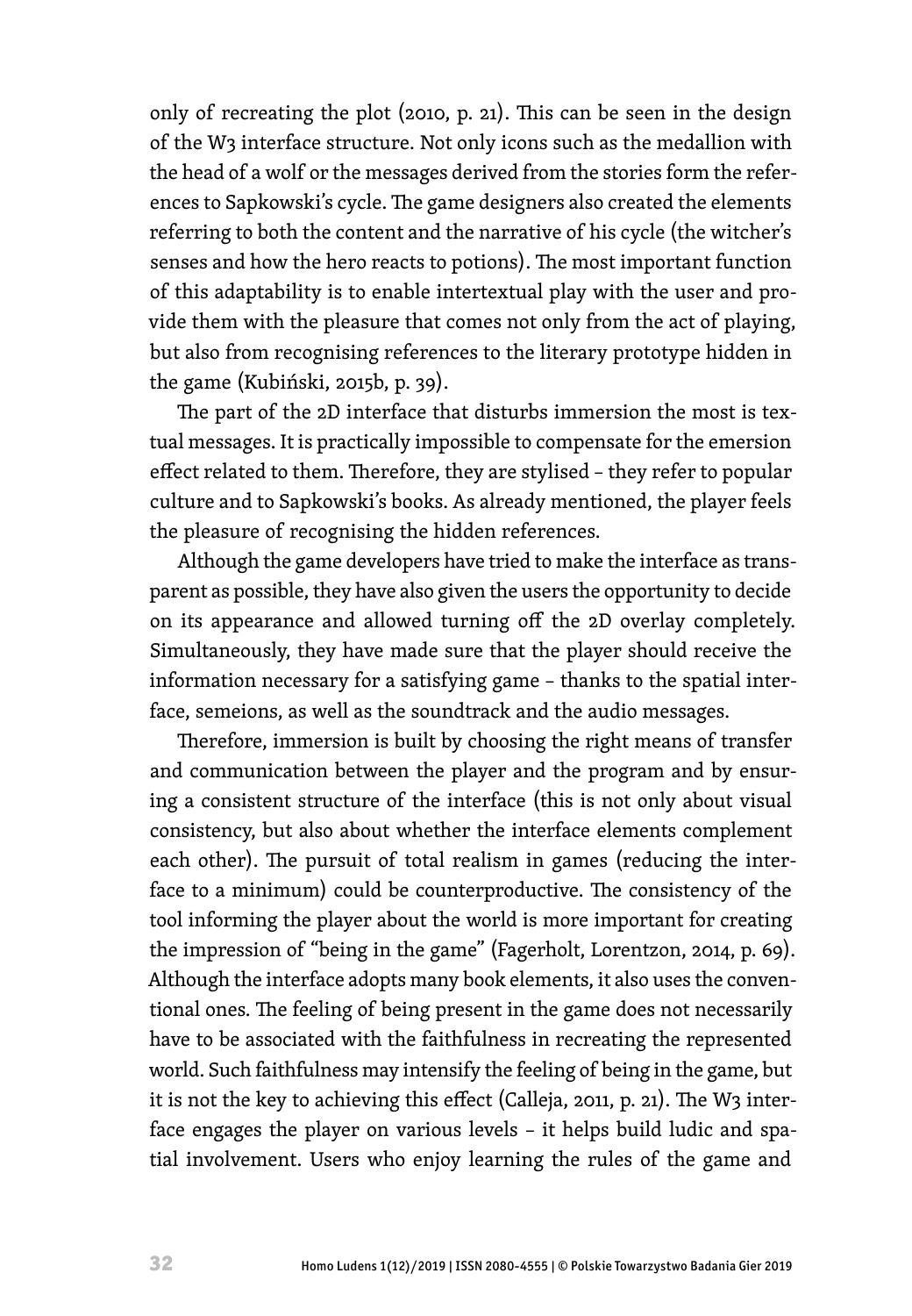planning strategies, e.g. duels or character development (*ludic involvement* [2011, pp. 150-151]), will be satisfied with the ability to read the information displayed in the 2D interface. Thanks to it, they will find out how much health the avatar will lose to a specific opponent or how many experience points a character needs to advance to the next level. The 2D interface can also inspire them to set their own goals in the game (e.g. trying to beat a strong opponent without using medicinal potions) and to experiment with the style of the game (e.g. checking which combinations of potions are the most effective and do not cause a drastic increase in toxicity). Players especially fond of discovering new places and exploring the world of the game (*spatial involvment*) can get even greater pleasure from the game after turning off the minimap<sup>2</sup>, where cities, villages, routes and landforms are marked. Moving around the world can become a challenge for such players.

The W3 interface has retained its intermediary status. Although it is transparent, it is not neutral – it can evoke emotions in the player and quickly provide them with the information they needs. It does not disappear even if the user decides to turn off the 2D overlay. This is because the interface elements exist in different planes of the game – also outside the presented world. When the 2D interface does not provide information, messages are transmitted using sound, icons, effects placed in the diegetic space or (in the case of PlayStation 4 and Xbox One) the controller vibration. The W3 interface is a good example of the fact that an extensive structure does not necessarily impose its presence upon the user. Designing on various levels of the game gives good results.

# **References**

Calleja, G. (2011). *In-Game: From Immersion to Incorporation*. Cambridge [Massachusetts]: MIT Press.

Celiński, P. (2010). *Interfejsy. Cyfrowe technologie w komunikowaniu*. Wrocław: Wydawnictwo Uniwersytetu Wrocławskiego.

<sup>&</sup>lt;sup>2</sup> The author is aware of the lack of a detailed discussion of the minimap appearing in the game. This decision stems from the belief that this element deserves a separate description and analysis of the tools W3 developers have used to create space and the means to navigate it.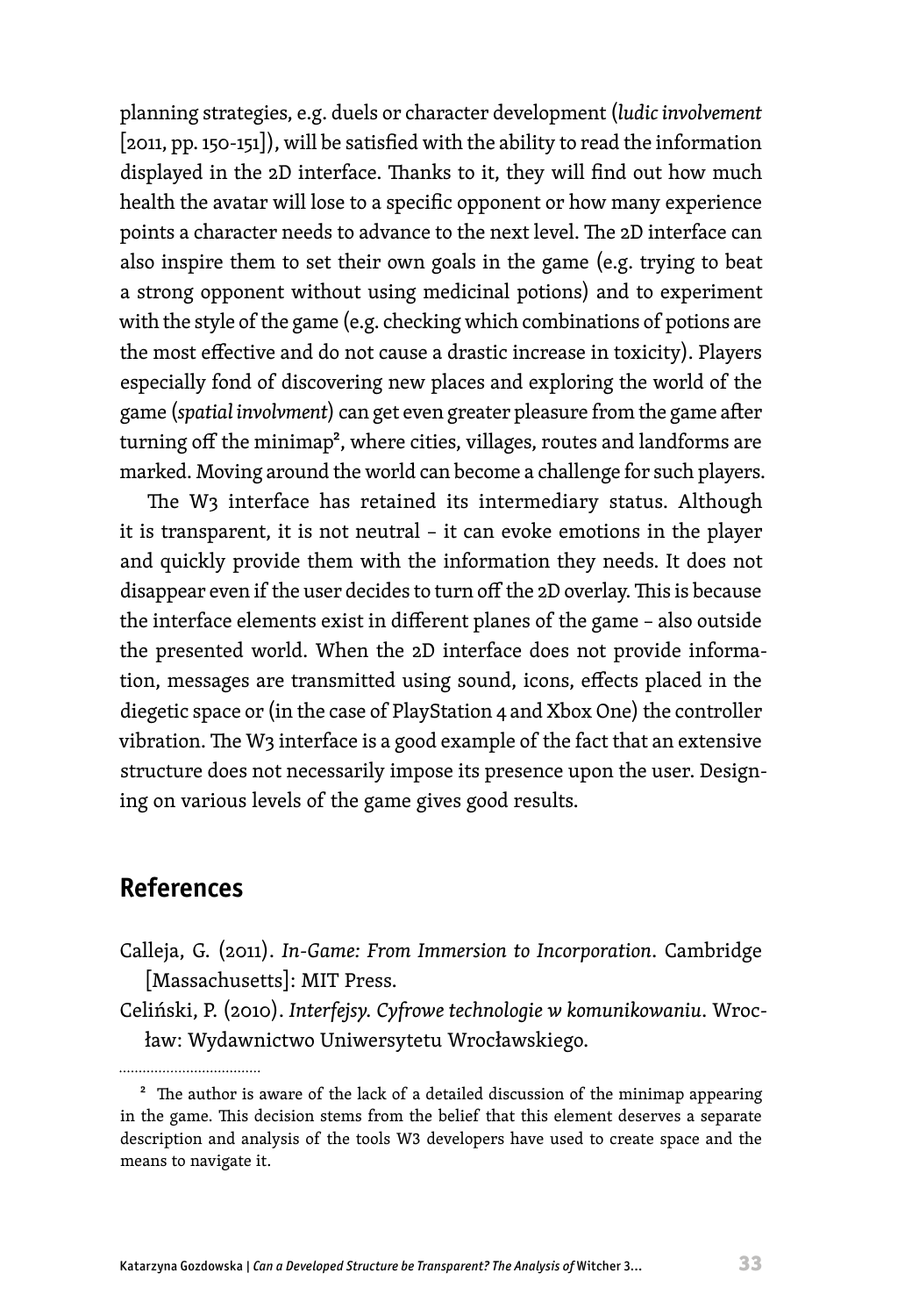- Dovey, J., Kennedy, H. W. (2011). *Kultura gier komputerowych* (tłum. T.Macios, A.Oksiuta). Kraków: Wydawnictwo Uniwersytetu Jagiellońskiego.
- Fagerholt, E., Lorentzon, M. (2009). *Beyond the HUD User Interfaces for Increased Player Immersion in FPS Games*. Göteborg: Chalmers University of Technology.
- Filiciak, M. (2006). *Wirtualny plac zabaw. Gry sieciowe i przemiany kultury współczesnej*. Warszawa: Wydawnictwa Akademickie i Profesjonalne.
- Galloway, A. (2015). Efekt interfejsu [wstęp] (trans. N. Dubina, M. Paszek, W. Szwebs, B. Szymański, I. Zagdan). *Techsty*, *10*(1). Online: <http:// techsty.art.pl/m10/a\_galloway\_efekt\_interfejsu.html>. Access date: 30th November 2017.
- Garda, MB (2010). Gra "The Witcher" w uniwersum "Wiedźmina". *Homo Ludens*, *2*(1), 19–27. Online: <http://ptbg.org.pl/dl/37/Maria%20 GARDA%20-%20Gra%20The%20Witcher%20w%20uniwersum%20 Wied%C5%BAmina.pdf>. Access date: 23<sup>rd</sup> August 2018.
- Jørgensen, K. (2013). *Gameworld Interfaces*. Cambridge [Massachusetts]: MIT Press.
- Kubiński, P. (2015a). Dyskurs filozoficzny w grach wideo. Wybrane konteksty w grach "Wiedźmin 3: Dziki Gon", "The Stanley Parable" oraz "The Talos Principle". *Wielogłos*, *25*(3), 97–110. Online: <http://www.ejournals.eu/sj/index. php/Wieloglos/article/view/6499/6419>. Access date: 23rd August 2018.
- Kubiński, P. (2015b). Co wyczytasz pod skórą "Wiedźmina 3"? *Ha!art*, 51(3), 35-39. Online: <http://www.ha.art.pl/prezentacje/archiwum-magazynu/4811-co- -wyczytasz-pod-skora-wiedzmina-3.html>. Access date: 23rd August 2018.
- Kubiński, P. (2015c). Dystans ironiczny w grach "Wiedźmin" i "Wiedźmin 2: Zabójcy królów". In: R.Dudziński, A.Flamma, K.Kowalczyk, J.Płoszaj(ed.), *Wiedźmin – bohater masowej wyobraźni* (pp. 113–126). Wrocław: Stowarzyszenie Badaczy Popkultury i Edukacji Popkulturowej "Trickster". Online: <http://tricksterzy.pl/?wpdmdl=1276>. Access date: 23rd August 2018.
- Kubiński, P. (2016). *Gry wideo. Zarys poetyki*. Kraków: Universitas.
- Kuster, M. (2015). *Sylwa, palimpsest, intertekst. Modele zapożyczeń intertekstualnych w "Sadze o Wiedźminie"*. In: R.Dudziński, A. Flamma, K.Kowalczyk, J. Płoszaj (ed.), *Wiedźmin – bohater masowej wyobraźni* (pp. 10–19). Wrocław: Stowarzyszenie Badaczy Popkultury i Edukacji Popkulturowej "Trickster". Online: <http://tricksterzy.pl/?wpdmdl=1276>. Access date: 23rd August 2018.